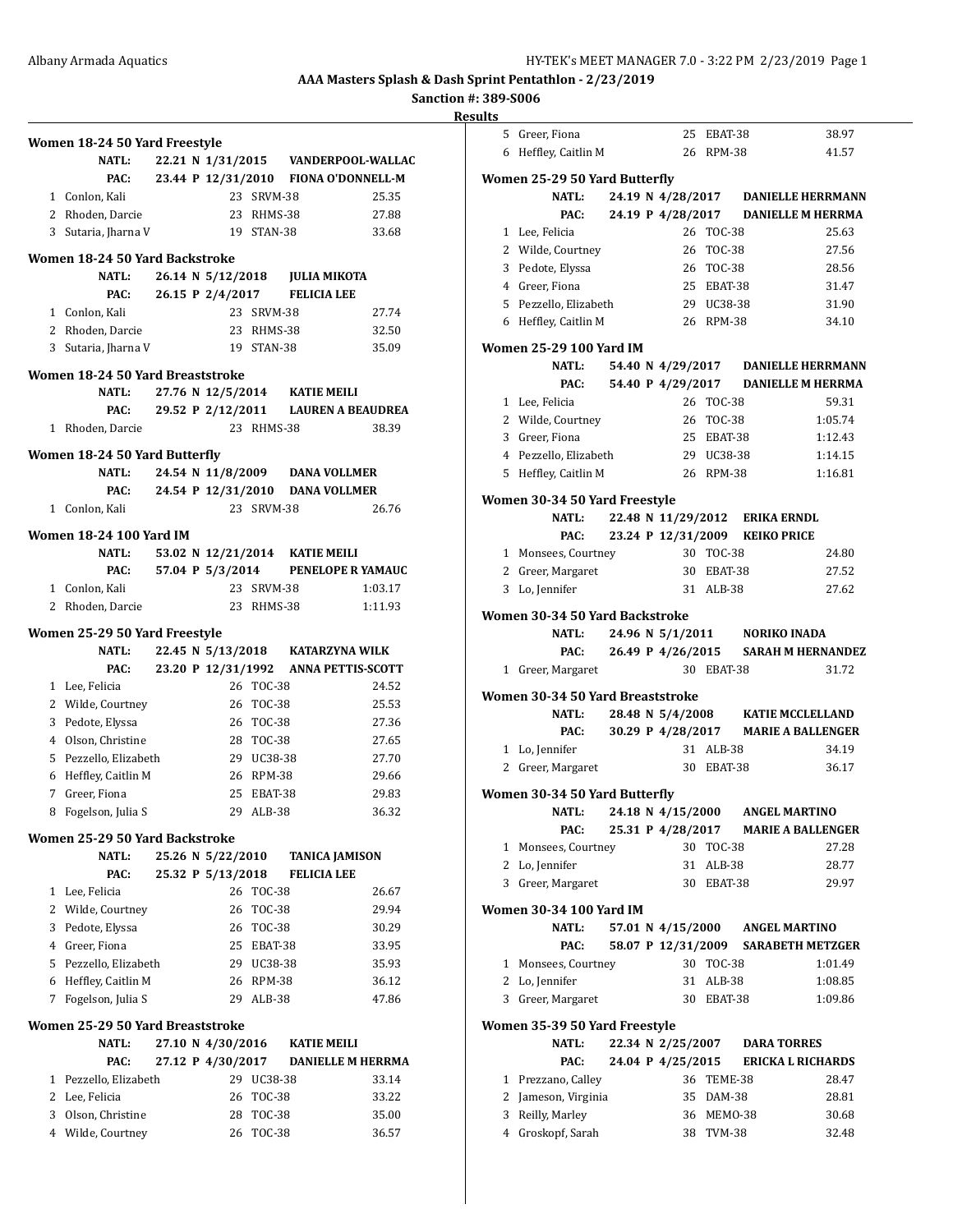**Sanction #: 389-S006**

|     | (Women 35-39 50 Yard Freestyle)  |                    |    |            |                             |         |
|-----|----------------------------------|--------------------|----|------------|-----------------------------|---------|
| 5   | Klensch, Sabine                  |                    |    | 38 ALB-38  |                             | 34.67   |
| 6   | Thornton-Dunlap, Whitney         |                    |    | 37 MAM-38  |                             | 36.95   |
|     | Women 35-39 50 Yard Backstroke   |                    |    |            |                             |         |
|     | <b>NATL:</b>                     | 24.71 N 4/29/2017  |    |            | <b>NORIKO INADA</b>         |         |
|     | PAC:                             | 27.16 P 5/13/2018  |    |            | <b>NAOKO WATANABE</b>       |         |
|     | 1 Prezzano, Calley               |                    | 36 | TEME-38    |                             | 32.46   |
|     | 2 Jameson, Virginia              |                    | 35 | DAM-38     |                             | 34.89   |
|     | 3 Groskopf, Sarah                |                    |    | 38 TVM-38  |                             | 36.36   |
|     | 4 Reilly, Marley                 |                    |    | 36 MEMO-38 |                             | 37.71   |
|     | 5 Klensch, Sabine                |                    |    | 38 ALB-38  |                             | 41.28   |
| 6   | Thornton-Dunlap, Whitney         |                    |    | 37 MAM-38  |                             | 49.94   |
|     |                                  |                    |    |            |                             |         |
|     | Women 35-39 50 Yard Breaststroke |                    |    |            |                             |         |
|     | NATL:                            | 28.51 N 5/2/2014   |    |            | <b>KATIE GLENN</b>          |         |
|     | PAC:                             | 28.55 P 5/4/2014   |    |            | <b>KATIE GLENN</b>          |         |
|     | 1 Prezzano, Calley               |                    | 36 | TEME-38    |                             | 38.52   |
|     | 2 Reilly, Marley                 |                    | 36 | MEMO-38    |                             | 39.09   |
|     | 3 Groskopf, Sarah                |                    |    | 38 TVM-38  |                             | 43.36   |
|     | 4 Jameson, Virginia              |                    |    | 35 DAM-38  |                             | 44.40   |
|     | 5 Thornton-Dunlap, Whitney       |                    |    | 37 MAM-38  |                             | 51.13   |
| --- | Klensch, Sabine                  |                    | 38 | ALB-38     |                             | DQ      |
|     | Women 35-39 50 Yard Butterfly    |                    |    |            |                             |         |
|     | <b>NATL:</b>                     | 25.04 N 4/28/2017  |    |            | <b>NORIKO INADA</b>         |         |
|     | PAC:                             | 26.07 P 4/13/2015  |    |            | <b>ERICKA L RICHARDS</b>    |         |
|     | 1 Prezzano, Calley               |                    |    | 36 TEME-38 |                             | 33.68   |
|     | 2 Jameson, Virginia              |                    | 35 | DAM-38     |                             | 34.88   |
|     | 3 Groskopf, Sarah                |                    |    | 38 TVM-38  |                             | 34.97   |
|     | 4 Reilly, Marley                 |                    |    | 36 MEMO-38 |                             | 36.39   |
|     | 5 Klensch, Sabine                |                    | 38 | ALB-38     |                             | 43.82   |
|     | 6 Thornton-Dunlap, Whitney       |                    |    | 37 MAM-38  |                             | 44.46   |
|     | Women 35-39 100 Yard IM          |                    |    |            |                             |         |
|     | <b>NATL:</b>                     | 57.25 N 4/29/2017  |    |            | <b>GABRIELLE CHANG</b>      |         |
|     | PAC:                             | 59.87 P 4/23/2015  |    |            | <b>KGLENN&amp;ERICHARDS</b> |         |
|     | 1 Prezzano, Calley               |                    |    | 36 TEME-38 |                             | 1:11.57 |
|     | 2 Groskopf, Sarah                |                    | 38 | TVM-38     |                             | 1:18.09 |
| 3   | Jameson, Virginia                |                    | 35 | DAM-38     |                             | 1:20.59 |
|     | 4 Reilly, Marley                 |                    |    | 36 MEMO-38 |                             | 1:22.99 |
| 5   | Klensch, Sabine                  |                    |    | 38 ALB-38  |                             | 1:27.74 |
| 6   | Thornton-Dunlap, Whitney         |                    | 37 | MAM-38     |                             | 1:41.28 |
|     | Women 40-44 50 Yard Freestyle    |                    |    |            |                             |         |
|     | NATL:                            | 21.91 N 4/15/2007  |    |            | <b>DARA TORRES</b>          |         |
|     | PAC:                             | 24.68 P 12/31/1994 |    |            | <b>LAURA B VAL</b>          |         |
| 1   | Richards, Ericka                 |                    | 41 | SRM-38     |                             | 26.11   |
|     | 2 Sermek, Leila                  |                    | 43 | UC38-38    |                             | 28.86   |
|     | 3 Smith, Angela                  |                    | 44 | SRVM-38    |                             | 29.17   |
|     | 4 Lee, Caron                     |                    | 42 | RPM-38     |                             | 29.86   |
| 5   | Tsui, Bonnie                     |                    |    | 42 ALB-38  |                             | 31.19   |
|     | 6 Christen, Jane                 |                    |    | 42 RPM-38  |                             | 31.42   |
| 7   | Dennis, Shanna                   |                    | 42 | ALB-38     |                             | 33.77   |
| 8   | Lindahl, Sarah                   |                    | 42 | MEMO-38    |                             | 35.12   |
|     |                                  |                    |    |            |                             |         |
|     |                                  |                    |    |            |                             |         |
|     |                                  |                    |    |            |                             |         |

| IUS |   |                                                  |  |                     |            |                                    |         |
|-----|---|--------------------------------------------------|--|---------------------|------------|------------------------------------|---------|
|     |   | Women 40-44 50 Yard Backstroke                   |  |                     |            |                                    |         |
|     |   | <b>NATL:</b>                                     |  | 26.12 N 5/1/2011    |            | <b>SHERI HART</b>                  |         |
|     |   | PAC:                                             |  |                     |            | 27.83 P 12/31/2009 JODY SMITH      |         |
|     |   | 1 Richards, Ericka                               |  |                     | 41 SRM-38  |                                    | 30.03   |
|     |   | 2 Smith, Angela                                  |  |                     | 44 SRVM-38 |                                    | 34.60   |
|     |   | 3 Lee, Caron                                     |  |                     | 42 RPM-38  |                                    | 35.90   |
|     |   | 4 Sermek, Leila                                  |  |                     | 43 UC38-38 |                                    | 36.09   |
|     |   | 5 Christen, Jane                                 |  |                     | 42 RPM-38  |                                    | 38.53   |
|     |   | 6 Dennis, Shanna                                 |  |                     | 42 ALB-38  |                                    | 40.43   |
|     |   |                                                  |  |                     |            |                                    |         |
|     |   | Women 40-44 50 Yard Breaststroke<br><b>NATL:</b> |  |                     |            | 28.71 N 5/11/2018 KATIE GLENN      |         |
|     |   | PAC:                                             |  |                     |            | 29.51 P 4/30/2017 KATIE GLENN      |         |
|     |   |                                                  |  |                     | 41 SRM-38  |                                    | 33.78   |
|     |   | 1 Richards, Ericka                               |  |                     |            |                                    |         |
|     |   | 2 Smith, Angela                                  |  |                     | 44 SRVM-38 |                                    | 38.33   |
|     |   | 3 Tsui, Bonnie                                   |  |                     | 42 ALB-38  |                                    | 39.64   |
|     |   | 4 Christen, Jane                                 |  |                     | 42 RPM-38  |                                    | 40.90   |
|     |   | 5 Dennis, Shanna                                 |  |                     | 42 ALB-38  |                                    | 41.81   |
|     |   | 6 Sermek, Leila                                  |  |                     | 43 UC38-38 |                                    | 42.09   |
|     |   | 7 Lee, Caron                                     |  |                     | 42 RPM-38  |                                    | 44.63   |
|     |   | Women 40-44 50 Yard Butterfly                    |  |                     |            |                                    |         |
|     |   | NATL:                                            |  |                     |            | 25.14 N 5/10/2009 S VON DER LIPPE  |         |
|     |   | PAC:                                             |  |                     |            | 26.46 P 12/31/1994 LAURA B VAL     |         |
|     |   | 1 Richards, Ericka                               |  |                     | 41 SRM-38  |                                    | 29.07   |
|     |   | 2 Smith, Angela                                  |  |                     | 44 SRVM-38 |                                    | 30.33   |
|     |   | 3 Sermek, Leila                                  |  |                     | 43 UC38-38 |                                    | 31.28   |
|     | 4 | Lee, Caron                                       |  |                     | 42 RPM-38  |                                    | 31.90   |
|     | 5 | Christen, Jane                                   |  |                     | 42 RPM-38  |                                    | 35.65   |
|     |   | 6 Tsui, Bonnie                                   |  |                     | 42 ALB-38  |                                    | 35.77   |
|     |   | 7 Dennis, Shanna                                 |  |                     | 42 ALB-38  |                                    | 36.09   |
|     |   | 8 Lindahl, Sarah                                 |  |                     | 42 MEM0-38 |                                    | 42.97   |
|     |   | Women 40-44 100 Yard IM                          |  |                     |            |                                    |         |
|     |   | <b>NATL:</b>                                     |  | 57.95 N 4/28/2012   |            | <b>ERIKA BRAUN</b>                 |         |
|     |   | PAC:                                             |  | 1:00.89 P 4/29/2017 |            | <b>KATIE GLENN</b>                 |         |
|     |   | 1 Richards, Ericka                               |  |                     | 41 SRM-38  |                                    | 1:07.43 |
|     |   | 2 Sermek, Leila                                  |  |                     | 43 UC38-38 |                                    | 1:13.24 |
|     |   | 3 Smith, Angela                                  |  |                     | 44 SRVM-38 |                                    | 1:13.35 |
|     |   | 4 Lee, Caron                                     |  |                     | 42 RPM-38  |                                    | 1:16.92 |
|     |   | 5 Tsui, Bonnie                                   |  |                     | 42 ALB-38  |                                    | 1:17.08 |
|     |   | 6 Christen, Jane                                 |  |                     | 42 RPM-38  |                                    | 1:21.03 |
|     |   | 7 Dennis, Shanna                                 |  |                     | 42 ALB-38  |                                    | 1:27.76 |
|     |   | Women 45-49 50 Yard Freestyle                    |  |                     |            |                                    |         |
|     |   | NATL:                                            |  |                     |            | 23.80 N 4/8/2017 ERIKA BRAUN       |         |
|     |   | PAC:                                             |  |                     |            | 25.10 P 12/31/1999 LAURA B VAL     |         |
|     |   | 1 Nicolescu, Andreea C                           |  |                     | 47 NBA-38  |                                    | 30.04   |
|     |   | 2 Irwin, Jessica                                 |  |                     | 45 SRM-38  |                                    | 31.27   |
|     |   | 3 Fahlen, Lola                                   |  |                     | 49 ALMA-38 |                                    | 33.74   |
|     |   | 4 Doyle, Jennifer                                |  |                     | 48 RPM-38  |                                    | 38.25   |
|     |   | 5 Long, Rebecca                                  |  |                     | 46 ALB-38  |                                    | 40.56   |
|     |   |                                                  |  |                     |            |                                    |         |
|     |   | Women 45-49 50 Yard Backstroke                   |  |                     |            |                                    |         |
|     |   | NATL:                                            |  |                     |            | 27.35 N 12/21/2008 K PIPES-NEILSEN |         |
|     |   | PAC:                                             |  |                     |            | 28.26 P 12/31/1997 LAURA B VAL     |         |
|     |   | 1 Nicolescu, Andreea C                           |  |                     | 47 NBA-38  |                                    | 34.26   |
|     |   | 2 Irwin, Jessica                                 |  |                     | 45 SRM-38  |                                    | 39.04   |
|     |   | 3 Fahlen, Lola                                   |  |                     | 49 ALMA-38 |                                    | 41.62   |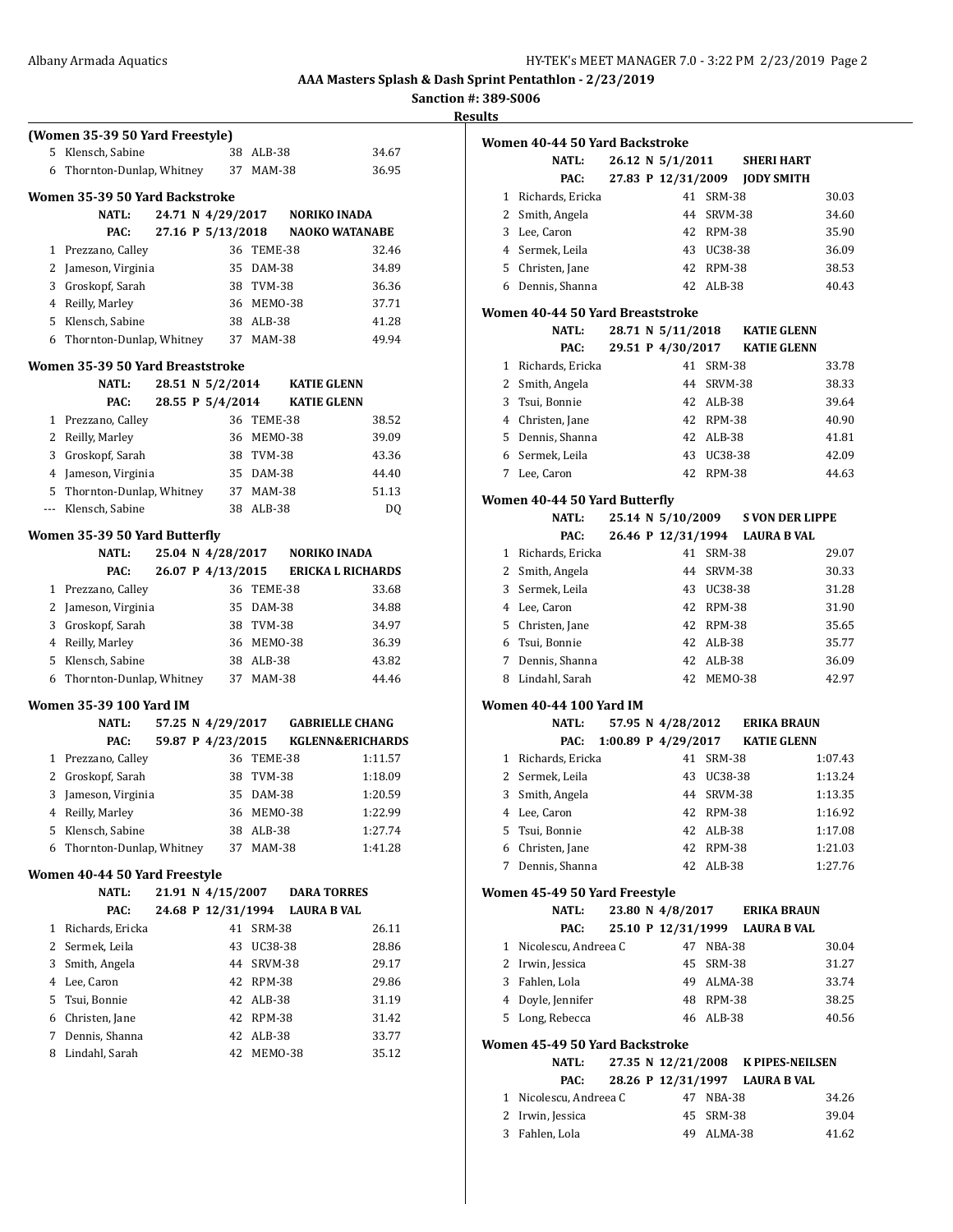**Sanction #: 389-S006 Results**

|    | (Women 45-49 50 Yard Backstroke) |  |                                  |            |                                    |
|----|----------------------------------|--|----------------------------------|------------|------------------------------------|
| 4  | Long, Rebecca                    |  |                                  | 46 ALB-38  | 47.02                              |
| 5  | Doyle, Jennifer                  |  |                                  | 48 RPM-38  | 48.44                              |
|    |                                  |  |                                  |            |                                    |
|    | Women 45-49 50 Yard Breaststroke |  |                                  |            |                                    |
|    | <b>NATL:</b>                     |  |                                  |            | 30.17 N 5/20/2007 CAROLINE KRATTLI |
|    | PAC:                             |  | 32.82 P 12/31/1994 SUSAN ROY     |            |                                    |
|    | 1 Nicolescu, Andreea C           |  |                                  | 47 NBA-38  | 41.71                              |
|    | 2 Irwin, Jessica                 |  |                                  | 45 SRM-38  | 42.49                              |
|    | 3 Fahlen, Lola                   |  |                                  | 49 ALMA-38 | 44.50                              |
|    | 4 Doyle, Jennifer                |  |                                  | 48 RPM-38  | 45.85                              |
|    | 5 Long, Rebecca                  |  |                                  | 46 ALB-38  | 56.33                              |
|    | Women 45-49 50 Yard Butterfly    |  |                                  |            |                                    |
|    | NATL:                            |  | 25.64 N 4/9/2017                 |            | <b>ERIKA BRAUN</b>                 |
|    | PAC:                             |  | 27.02 P 12/31/1998               |            | <b>LAURA B VAL</b>                 |
|    | 1 Nicolescu, Andreea C           |  |                                  | 47 NBA-38  | 34.86                              |
|    | 2 Irwin, Jessica                 |  |                                  | 45 SRM-38  | 36.14                              |
|    | 3 Fahlen, Lola                   |  |                                  | 49 ALMA-38 | 40.70                              |
|    | 4 Doyle, Jennifer                |  |                                  | 48 RPM-38  | 42.47                              |
|    | 5 Long, Rebecca                  |  |                                  | 46 ALB-38  | 50.88                              |
|    | Women 45-49 100 Yard IM          |  |                                  |            |                                    |
|    | <b>NATL:</b>                     |  | 59.39 N 4/28/2012                |            | <b>FALL WILLEBOORDSE</b>           |
|    | PAC:                             |  | 1:02.13 P 12/31/2009 LISA A WARD |            |                                    |
|    | 1 Nicolescu, Andreea C           |  |                                  | 47 NBA-38  | 1:15.96                            |
|    | 2 Irwin, Jessica                 |  |                                  | 45 SRM-38  | 1:24.13                            |
| 3  | Fahlen, Lola                     |  |                                  | 49 ALMA-38 | 1:30.03                            |
|    | 4 Doyle, Jennifer                |  |                                  | 48 RPM-38  | 1:36.57                            |
| 5  | Long, Rebecca                    |  |                                  | 46 ALB-38  | 1:42.65                            |
|    |                                  |  |                                  |            |                                    |
|    | Women 50-54 50 Yard Freestyle    |  |                                  |            |                                    |
|    | <b>NATL:</b>                     |  | 24.53 N 3/18/2016                |            | <b>FALL WILLEBOORDSE</b>           |
|    | PAC:                             |  | 25.30 P 12/31/2002               |            | <b>LAURA B VAL</b>                 |
|    | 1 Lein, Brenda                   |  |                                  | 54 NBA-38  | 29.11                              |
|    | 2 Coomber, Molly                 |  |                                  | 53 NBA-38  | 30.01                              |
|    | 3 Jones, Tracey A                |  |                                  | 50 SRM-38  | 30.30                              |
|    | 4 Shu, Vicki                     |  |                                  | 50 MEMO-38 | 30.82                              |
| 5. | Harris, Karen                    |  |                                  | 52 RPM-38  | 32.71                              |
|    | 6 Crow, Joan                     |  |                                  | 54 DAM-38  | 33.38                              |
| 7  | Phalen, Jennifer                 |  | 54                               | DAM-38     | 33.56                              |
| 8  | Chachkin, Myra                   |  | 50                               | MAM-38     | 38.58                              |
| 9  | Goodbrake, Carol                 |  | 53                               | PAC1-38    | 39.55                              |
| 10 | Rogers, Julie                    |  | 51                               | RPM-38     | 43.91                              |
| 11 | Asta, Lisa                       |  | 53                               | WCM-38     | 46.34                              |
|    | Women 50-54 50 Yard Backstroke   |  |                                  |            |                                    |
|    | <b>NATL:</b>                     |  | 27.04 N 5/10/2013                |            | <b>LESLIE LIVINGSTON</b>           |
|    | PAC:                             |  | 29.35 P 12/31/2005               |            | <b>LAURA B VAL</b>                 |
| 1  | Lein, Brenda                     |  |                                  | 54 NBA-38  | 33.98                              |
| 2  | Coomber, Molly                   |  | 53                               | NBA-38     | 35.94                              |
| 3  | Shu, Vicki                       |  | 50                               | MEMO-38    | 37.98                              |
| 4  | Phalen, Jennifer                 |  |                                  | 54 DAM-38  | 41.65                              |
| 5  | Harris, Karen                    |  |                                  | 52 RPM-38  | 43.08                              |
| 6  | Jones, Tracey A                  |  | 50                               | SRM-38     | 43.88                              |
| 7  | Crow, Joan                       |  | 54                               | DAM-38     | 44.46                              |
| 8  | Asta, Lisa                       |  | 53                               | WCM-38     | 50.59                              |

Chachkin, Myra 50 MAM-38 51.55

| แเว |                                  |  |                       |               |                                     |                          |
|-----|----------------------------------|--|-----------------------|---------------|-------------------------------------|--------------------------|
| 10  | Goodbrake, Carol                 |  | 53                    | PAC1-38       |                                     | 55.19                    |
| 11  | Rogers, Julie                    |  | 51                    | RPM-38        |                                     | 59.26                    |
|     |                                  |  |                       |               |                                     |                          |
|     | Women 50-54 50 Yard Breaststroke |  |                       |               |                                     |                          |
|     | <b>NATL:</b>                     |  | 31.61 N 4/14/2018     |               | <b>S VON DER LIPPE</b>              |                          |
|     | PAC:                             |  | 33.12 P 4/30/2017     |               | <b>KATHRYN E GELMAN</b>             |                          |
|     | 1 Jones, Tracey A                |  | 50                    | SRM-38        |                                     | 40.24                    |
|     | 2 Coomber, Molly                 |  | 53                    | NBA-38        |                                     | 40.92                    |
|     | 3 Phalen, Jennifer               |  | 54                    | DAM-38        |                                     | 42.10                    |
|     | 4 Lein, Brenda                   |  |                       | 54 NBA-38     |                                     | 42.73                    |
|     | 5 Crow, Joan                     |  |                       | 54 DAM-38     |                                     | 42.74                    |
|     | 6 Shu, Vicki                     |  |                       | 50 MEMO-38    |                                     | 43.23                    |
|     | 7 Harris, Karen                  |  |                       | 52 RPM-38     |                                     | 48.03                    |
|     | 8 Goodbrake, Carol               |  | 53                    | PAC1-38       |                                     | 54.63                    |
| 9   | Asta, Lisa                       |  | 53                    | WCM-38        |                                     | 56.59                    |
|     | 10 Chachkin, Myra                |  | 50                    | MAM-38        |                                     | 56.60                    |
| 11  | Rogers, Julie                    |  | 51                    | RPM-38        |                                     | 57.59                    |
|     | Women 50-54 50 Yard Butterfly    |  |                       |               |                                     |                          |
|     | <b>NATL:</b>                     |  |                       |               | 25.70 N 5/11/2013 LESLIE LIVINGSTON |                          |
|     | PAC:                             |  |                       |               | 27.81 P 12/31/2002 LAURA B VAL      |                          |
|     | 1 Shu, Vicki                     |  |                       | 50 MEMO-38    |                                     | 32.03                    |
|     | 2 Coomber, Molly                 |  | 53                    | NBA-38        |                                     | 32.67                    |
|     | 3 Jones, Tracey A                |  |                       | 50 SRM-38     |                                     | 33.17                    |
|     | 4 Lein. Brenda                   |  |                       | 54 NBA-38     |                                     | 34.36                    |
| 5.  | Harris, Karen                    |  |                       | 52 RPM-38     |                                     | 37.76                    |
|     | 6 Phalen, Jennifer               |  |                       | 54 DAM-38     |                                     | 39.42                    |
| 7   | Goodbrake, Carol                 |  | 53                    | PAC1-38       |                                     | 44.35                    |
|     |                                  |  | 50                    |               |                                     |                          |
|     | 8 Chachkin, Myra                 |  |                       | MAM-38        |                                     | 44.90                    |
| 9   | Rogers, Julie                    |  | 51                    | <b>RPM-38</b> |                                     | 54.29                    |
|     | <b>Women 50-54 100 Yard IM</b>   |  |                       |               |                                     |                          |
|     | <b>NATL:</b>                     |  | 1:01.28 N $4/29/2016$ |               |                                     | <b>FALL WILLEBOORDSE</b> |
|     | PAC:                             |  | 1:05.48 P 12/31/2005  |               | <b>LAURA B VAL</b>                  |                          |
|     | 1 Coomber, Molly                 |  |                       | 53 NBA-38     |                                     | 1:15.43                  |
|     | 2 Lein, Brenda                   |  |                       | 54 NBA-38     |                                     | 1:15.73                  |
| 3   | Shu, Vicki                       |  |                       | 50 MEMO-38    |                                     | 1:18.35                  |
| 4   | Jones, Tracey A                  |  |                       | 50 SRM-38     |                                     | 1:20.01                  |
| 5   | Phalen, Jennifer                 |  |                       | 54 DAM-38     |                                     | 1:25.64                  |
| 6   | Harris, Karen                    |  | 52                    | <b>RPM-38</b> |                                     | 1:29.38                  |
| 7   | Chachkin, Myra                   |  | 50                    | MAM-38        |                                     | 1:44.55                  |
| 8   | Goodbrake, Carol                 |  | 53                    | PAC1-38       |                                     | 1:50.72                  |
| 9   | Asta, Lisa                       |  | 53                    | <b>WCM-38</b> |                                     | 1:53.60                  |
| --- | Rogers, Julie                    |  | 51                    | RPM-38        |                                     | DQ                       |
|     | Women 55-59 50 Yard Freestyle    |  |                       |               |                                     |                          |
|     | <b>NATL:</b>                     |  | 25.16 N 4/8/2017      |               | <b>SUE WALSH</b>                    |                          |
|     | PAC:                             |  | 25.29 P 12/31/2009    |               | <b>LAURA B VAL</b>                  |                          |
| 1   | Walts, Merrie E                  |  | 58                    | SRM-38        |                                     | 27.99                    |
| 2   | Cagigas, Debbie                  |  | 57                    | EBAT-38       |                                     | 28.95                    |
| 3   | Joyce, Martha                    |  | 59                    | TAM-38        |                                     | 29.09                    |
| 4   | Russell, Jane                    |  | 55                    | DAM-38        |                                     | 30.09                    |
| 5   | Martin, Joan                     |  | 58                    | MAM-38        |                                     | 34.23                    |
| 6   | Shepard, Emily                   |  | 57                    | ALB-38        |                                     | 36.33                    |
| 7   | Williams, Cynthia                |  | 56                    | ECAM-38       |                                     | 44.15                    |
| 8   | Carroll, Leah                    |  | 57                    | ALB-38        |                                     | 44.38                    |
| 9   | Focha, Teresa                    |  | 58                    | MAAC-38       |                                     |                          |
|     |                                  |  | 58                    |               |                                     | 45.42                    |
| 10  | Queirolo, Vivian                 |  |                       | MVM-38        |                                     | 47.36                    |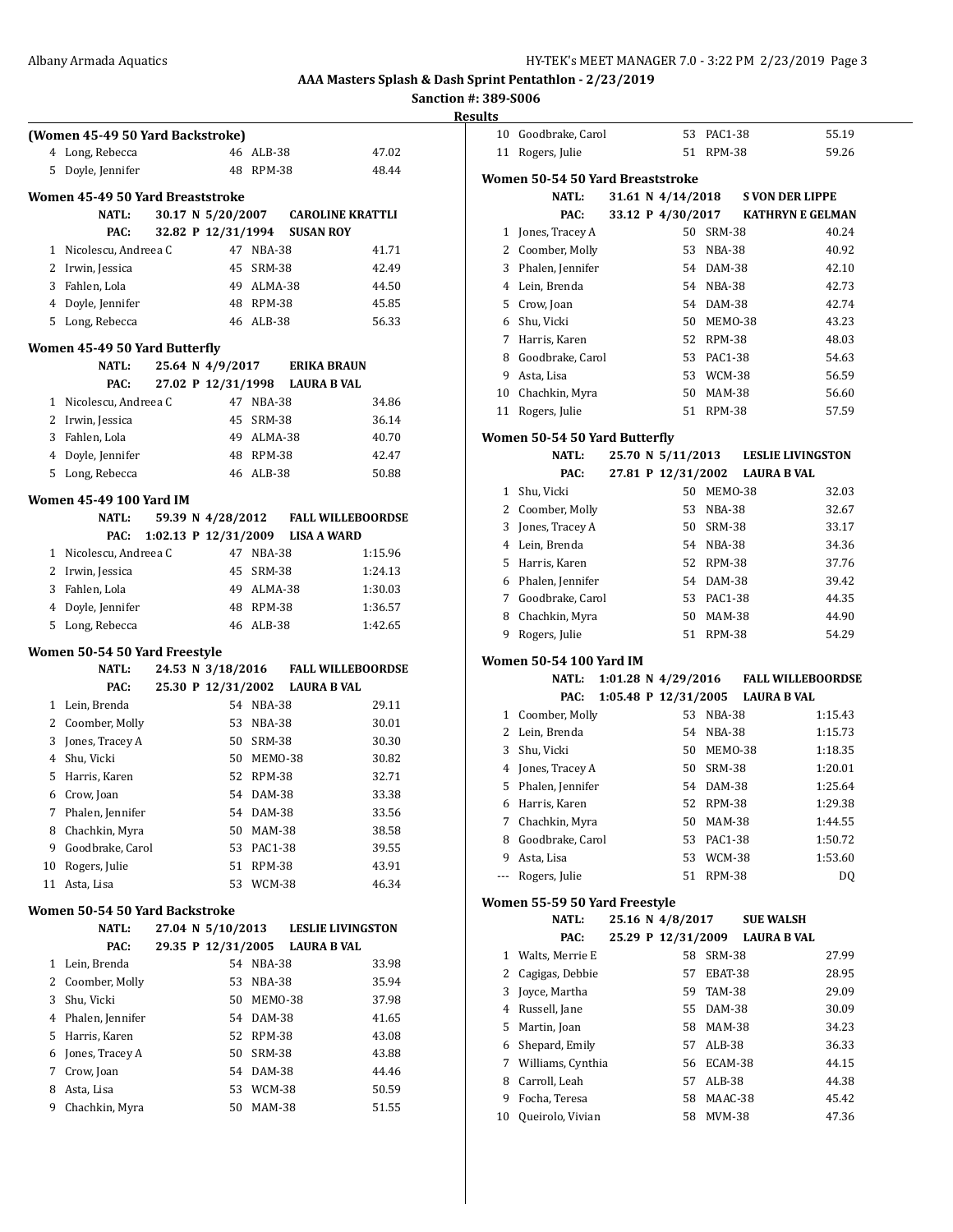# **Sanction #: 389-S006**

|              | Women 55-59 50 Yard Backstroke                |  |                                             |               |                    |                                    |
|--------------|-----------------------------------------------|--|---------------------------------------------|---------------|--------------------|------------------------------------|
|              | <b>NATL:</b>                                  |  | 28.14 N 10/30/2016                          |               |                    | <b>LESLIE LIVINGSTON</b>           |
|              | PAC:                                          |  | 28.88 P 3/28/2010                           |               | <b>LAURA B VAL</b> |                                    |
|              | 1 Walts, Merrie E                             |  |                                             | 58 SRM-38     |                    | 32.67                              |
|              | 2 Russell, Jane                               |  |                                             | 55 DAM-38     |                    | 34.07                              |
|              | 3 Cagigas, Debbie                             |  |                                             | 57 EBAT-38    |                    | 36.07                              |
|              | 4 Joyce, Martha                               |  |                                             | 59 TAM-38     |                    | 38.57                              |
| 5            | Martin, Joan                                  |  |                                             | 58 MAM-38     |                    | 43.49                              |
|              | 6 Shepard, Emily                              |  |                                             | 57 ALB-38     |                    | 44.25                              |
|              | 7 Carroll, Leah                               |  |                                             | 57 ALB-38     |                    | 49.38                              |
|              | 8 Williams, Cynthia                           |  |                                             | 56 ECAM-38    |                    | 57.38                              |
| $\cdots$     | Queirolo, Vivian                              |  |                                             | 58 MVM-38     |                    | DQ                                 |
|              | Women 55-59 50 Yard Breaststroke              |  |                                             |               |                    |                                    |
|              | <b>NATL:</b>                                  |  |                                             |               |                    | 32.13 N 4/30/2017 CAROLINE KRATTLI |
|              | PAC:                                          |  | 35.60 P 12/31/2001                          |               |                    | <b>CAROLYN BOAK</b>                |
|              | 1 Walts, Merrie E                             |  |                                             | 58 SRM-38     |                    | 37.56                              |
|              | 2 Cagigas, Debbie                             |  | 57                                          | EBAT-38       |                    | 38.86                              |
| 3            | Russell, Jane                                 |  |                                             | 55 DAM-38     |                    | 40.12                              |
| 4            | Joyce, Martha                                 |  |                                             | 59 TAM-38     |                    | 40.87                              |
| 5            | Shepard, Emily                                |  |                                             | 57 ALB-38     |                    | 45.22                              |
|              | 6 Martin, Joan                                |  |                                             | 58 MAM-38     |                    | 46.76                              |
|              | 7 Carroll, Leah                               |  |                                             | 57 ALB-38     |                    | 47.15                              |
|              | 8 Queirolo, Vivian                            |  |                                             | 58 MVM-38     |                    | 55.30                              |
|              | 9 Williams, Cynthia                           |  | 56                                          | ECAM-38       |                    | 56.71                              |
| 10           | Focha, Teresa                                 |  | 58                                          | MAAC-38       |                    | 57.31                              |
|              |                                               |  |                                             |               |                    |                                    |
|              | Women 55-59 50 Yard Butterfly<br><b>NATL:</b> |  | 27.04 N 10/30/2016                          |               |                    | <b>LESLIE LIVINGSTON</b>           |
|              | PAC:                                          |  | 28.20 P 4/10/2010                           |               | <b>LAURA B VAL</b> |                                    |
|              | 1 Russell, Jane                               |  |                                             | 55 DAM-38     |                    | 31.46                              |
| $\mathbf{2}$ | Walts, Merrie E                               |  | 58                                          | <b>SRM-38</b> |                    | 32.62                              |
| 3            | Joyce, Martha                                 |  | 59                                          | TAM-38        |                    | 32.85                              |
|              | 4 Cagigas, Debbie                             |  |                                             | 57 EBAT-38    |                    | 34.43                              |
|              | 5 Shepard, Emily                              |  |                                             | 57 ALB-38     |                    | 43.64                              |
|              | 6 Carroll, Leah                               |  |                                             | 57 ALB-38     |                    | 45.31                              |
|              | 7 Williams, Cynthia                           |  |                                             | 56 ECAM-38    |                    | 52.47                              |
|              | 8 Queirolo, Vivian                            |  | 58                                          | <b>MVM-38</b> |                    | 54.71                              |
|              |                                               |  |                                             |               |                    |                                    |
|              | <b>Women 55-59 100 Yard IM</b>                |  |                                             |               |                    |                                    |
|              | <b>NATL:</b><br>PAC:                          |  | 1:02.34 N 4/29/2017<br>1:05.21 P 12/31/2007 |               | <b>LAURA B VAL</b> | <b>KARLYN PIPES</b>                |
| 1            | Walts, Merrie E                               |  | 58                                          | <b>SRM-38</b> |                    | 1:11.88                            |
| 2            | Russell, Jane                                 |  | 55                                          | DAM-38        |                    | 1:15.10                            |
| 3            | Cagigas, Debbie                               |  | 57                                          | EBAT-38       |                    | 1:16.58                            |
| 4            | Joyce, Martha                                 |  | 59                                          | TAM-38        |                    | 1:17.22                            |
| 5.           | Martin, Joan                                  |  | 58                                          | <b>MAM-38</b> |                    | 1:31.57                            |
| 6            | Shepard, Emily                                |  | 57                                          | ALB-38        |                    | 1:34.75                            |
|              | 7 Carroll, Leah                               |  | 57                                          | ALB-38        |                    | 1:41.20                            |
|              | 8 Focha, Teresa                               |  | 58                                          | MAAC-38       |                    | 1:48.14                            |
| 9            | Williams, Cynthia                             |  |                                             | 56 ECAM-38    |                    | 1:52.70                            |
| 10           | Queirolo, Vivian                              |  | 58                                          | MVM-38        |                    | 1:56.66                            |
|              |                                               |  |                                             |               |                    |                                    |
|              | Women 60-64 50 Yard Freestyle                 |  |                                             |               |                    |                                    |
|              | <b>NATL:</b>                                  |  | 26.20 N 5/11/2018                           |               |                    | <b>PENNY NOYES</b>                 |
|              | PAC:                                          |  | 26.48 P 3/9/2014                            |               | <b>LAURA B VAL</b> |                                    |
| 1            | Rafkin, Louise                                |  | 60                                          | MEMO-38       |                    | 30.65                              |
| 2            | Haufler, Susan                                |  | 61                                          | MEMO-38       |                    | 31.29                              |

| 3           | Newacheck, Pamela                         | 63<br>WCM-38                   | 33.03                               |
|-------------|-------------------------------------------|--------------------------------|-------------------------------------|
|             | 4 Albertson, Nay                          | 64 WCM-38                      | 33.72                               |
|             | 5 Hickel, Jessie                          | 60 EBAT-38                     | 34.78                               |
|             | 6 Pinto, Rebecca                          | 63 MELO-38                     | 36.41                               |
|             | 7 Lahaie, Theresa M                       | 60 RPM-38                      | 51.41                               |
| 8           | Roy, Karen                                | 64 RPM-38                      | 1:07.65                             |
|             | Women 60-64 50 Yard Backstroke            |                                |                                     |
|             | <b>NATL:</b><br>PAC:                      | 29.58 N 4/26/2015              | <b>LAURA VAL</b>                    |
|             |                                           | 29.58 P 4/26/2015              | <b>LAURA B VAL</b>                  |
|             | 1 O'Brian, Charlene                       | 62 WCM-38                      | 35.22                               |
|             | 2 Newacheck, Pamela<br>3 Rafkin, Louise   | 63 WCM-38<br>60 MEMO-38        | 39.61<br>39.94                      |
|             | 4 Haufler, Susan                          | 61 MEMO-38                     | 41.04                               |
|             | 5 Albertson, Nay                          | 64 WCM-38                      | 41.26                               |
|             | 6 Hickel, Jessie                          | 60 EBAT-38                     | 43.67                               |
| $7^{\circ}$ | Pinto, Rebecca                            | 63<br>MELO-38                  | 44.03                               |
|             |                                           |                                |                                     |
|             | Women 60-64 50 Yard Breaststroke<br>NATL: | 33.79 N 5/7/2017               | <b>MELINDA MANN</b>                 |
|             | PAC:                                      |                                | 37.32 P 4/30/2017 BARBARA C WHEELER |
|             | 1 Rafkin, Louise                          | 60 MEMO-38                     | 41.24                               |
|             | 2 O'Brian, Charlene                       | 62 WCM-38                      | 41.96                               |
|             | 3 Haufler, Susan                          | 61 MEMO-38                     | 45.28                               |
|             | 4 Albertson, Nay                          | 64 WCM-38                      | 45.50                               |
|             | 5 Newacheck, Pamela                       | 63 WCM-38                      | 45.92                               |
|             | 6 Hickel, Jessie                          | 60 EBAT-38                     | 46.81                               |
| 7           | Pinto, Rebecca                            | 63<br>MELO-38                  | 49.31                               |
|             | Women 60-64 50 Yard Butterfly             |                                |                                     |
|             |                                           |                                |                                     |
|             |                                           |                                |                                     |
|             | <b>NATL:</b><br>PAC:                      | 27.93 N 5/13/2018              | <b>TRACI GRANGER</b>                |
|             |                                           | 29.28 P 2/9/2014<br>62 WCM-38  | <b>LAURA B VAL</b>                  |
|             | 1 O'Brian, Charlene<br>2 Rafkin, Louise   | 60<br>MEMO-38                  | 31.67<br>34.23                      |
|             | 3 Newacheck, Pamela                       | 63 WCM-38                      | 35.14                               |
|             | 4 Pinto, Rebecca                          | 63 MELO-38                     | 37.88                               |
|             | 5 Albertson, Nay                          | 64 WCM-38                      | 39.12                               |
|             | 6 Haufler, Susan                          | 61<br>MEMO-38                  | 40.34                               |
| 7           | Hickel, Jessie                            | EBAT-38<br>60                  | 42.66                               |
|             | Women 60-64 100 Yard IM                   |                                |                                     |
|             | NATL:                                     | 1:06.74 N 9/15/2018            | <b>PENNY NOYES</b>                  |
|             | PAC:                                      | 1:07.08 P 5/17/2015            | <b>LAURA B VAL</b>                  |
| 1           | Rafkin, Louise                            | 60<br>MEMO-38                  | 1:19.65                             |
| 2           | Newacheck, Pamela                         | WCM-38<br>63                   | 1:24.86                             |
| 3           | Haufler, Susan                            | 61<br>MEMO-38                  | 1:25.03                             |
|             | 4 Albertson, Nay                          | 64 WCM-38                      | 1:26.27                             |
|             | 5 Hickel, Jessie                          | EBAT-38<br>60                  | 1:30.71                             |
| 6           | Pinto, Rebecca                            | 63<br>MELO-38                  | 1:33.43                             |
|             | Women 65-69 50 Yard Freestyle             |                                |                                     |
|             | <b>NATL:</b>                              | 26.55 N 5/13/2018              | <b>LAURA VAL</b>                    |
|             | PAC:                                      | 26.55 P 5/13/2018              | <b>LAURA B VAL</b>                  |
| 1           | Val, Laura                                | 67<br>TAM-38                   | 27.56                               |
|             | 2 Guthrie, Sally                          | 68<br>DAM-38                   | 33.09                               |
| 3           | Patterson, Cheryl                         | 67<br>WCM-38                   | 39.71                               |
| 4           | Latham, Kate                              | MVM-38<br>66                   | 40.59                               |
| 5           | Holland, Jenny<br>Dulay, Jane             | $ALB-38$<br>68<br>68<br>ALB-38 | 47.85                               |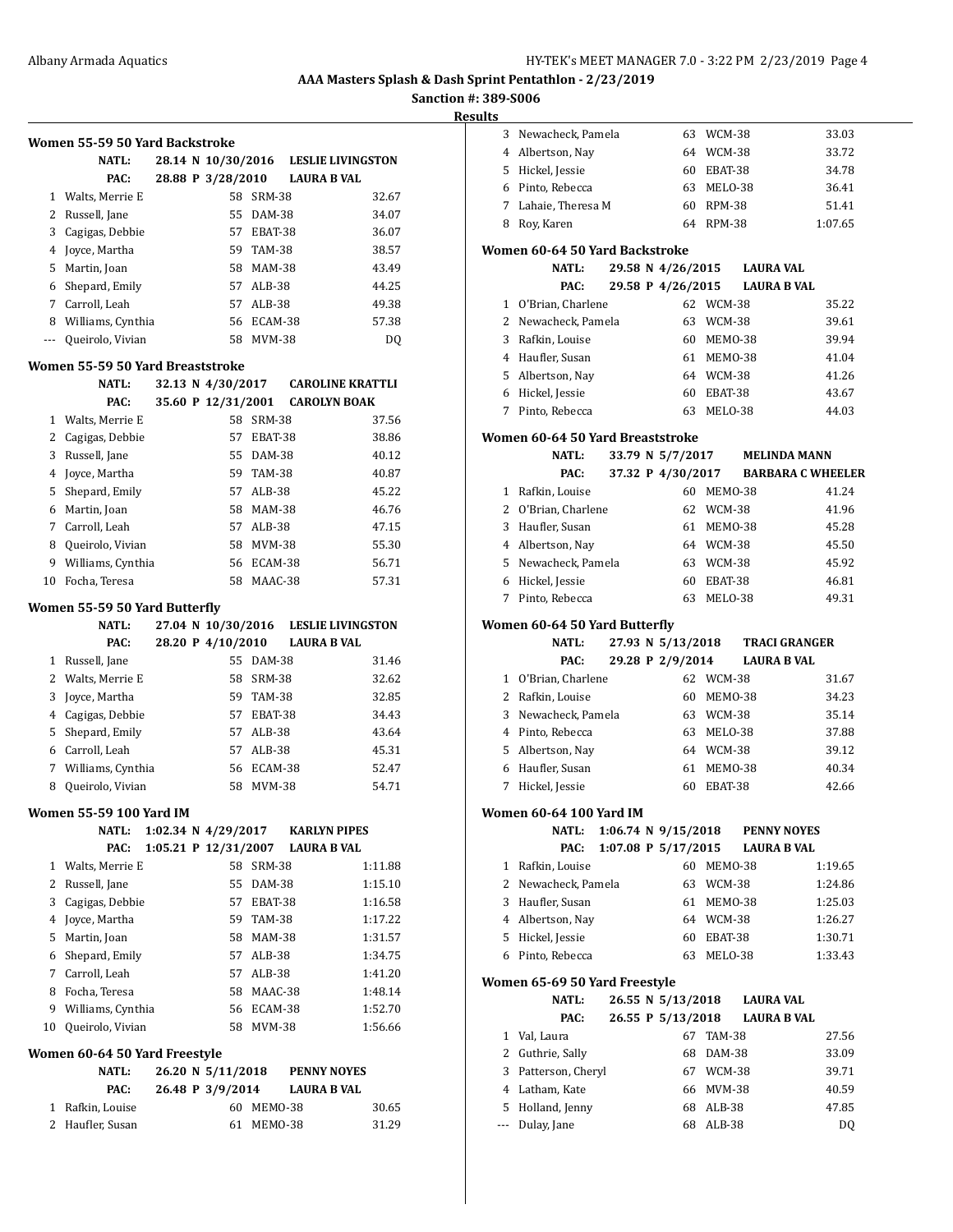**Sanction #: 389-S006**

|   | Women 65-69 50 Yard Backstroke<br><b>NATL:</b> |  | 29.65 N 5/12/2018     |            | <b>LAURA VAL</b>                |         |
|---|------------------------------------------------|--|-----------------------|------------|---------------------------------|---------|
|   | PAC:                                           |  |                       |            | 29.65 P 5/12/2018 LAURA B VAL   |         |
|   |                                                |  | 67                    |            |                                 |         |
|   | 1 Val, Laura                                   |  |                       | TAM-38     |                                 | 31.80   |
|   | 2 Guthrie, Sally                               |  | 68                    | DAM-38     |                                 | 41.14   |
|   | 3 Latham, Kate                                 |  |                       | 66 MVM-38  |                                 | 49.28   |
|   | 4 Patterson, Cheryl                            |  |                       | 67 WCM-38  |                                 | 51.71   |
|   | --- Dulay, Jane                                |  | 68                    | ALB-38     |                                 | DQ      |
|   | Women 65-69 50 Yard Breaststroke               |  |                       |            |                                 |         |
|   | <b>NATL:</b>                                   |  | 36.58 N 5/11/2018     |            | <b>MELINDA WOLFF</b>            |         |
|   | PAC:                                           |  |                       |            | 38.56 P 3/19/2017 LAURA B VAL   |         |
|   | 1 Val, Laura                                   |  | 67                    | TAM-38     |                                 | 39.89   |
|   | 2 Guthrie, Sally                               |  | 68                    | DAM-38     |                                 | 46.07   |
|   | 3 Latham, Kate                                 |  |                       | 66 MVM-38  |                                 | 48.21   |
|   | 4 Patterson, Cheryl                            |  |                       | 67 WCM-38  |                                 | 50.60   |
|   | 5 Holland, Jenny                               |  |                       | 68 ALB-38  |                                 | 58.54   |
|   |                                                |  |                       |            |                                 |         |
|   | Women 65-69 50 Yard Butterfly                  |  |                       |            |                                 |         |
|   | <b>NATL:</b>                                   |  |                       |            | 29.58 N 3/19/2017 LAURA VAL     |         |
|   | PAC:                                           |  | 29.58 P 3/19/2017     |            | <b>LAURA B VAL</b>              |         |
|   | 1 Val, Laura                                   |  |                       | 67 TAM-38  |                                 | 30.65   |
|   | 2 Guthrie, Sally                               |  |                       | 68 DAM-38  |                                 | 37.51   |
|   | 3 Patterson, Cheryl                            |  |                       | 67 WCM-38  |                                 | 50.01   |
|   | 4 Holland, Jenny                               |  |                       | 68 ALB-38  |                                 | 51.32   |
|   | 5 Latham, Kate                                 |  |                       | 66 MVM-38  |                                 | 53.10   |
|   |                                                |  |                       |            |                                 |         |
|   | <b>Women 65-69 100 Yard IM</b>                 |  |                       |            |                                 |         |
|   | NATL:                                          |  | 1:09.44 N 2/4/2017    |            | <b>LAURA VAL</b>                |         |
|   | PAC:                                           |  | 1:09.39 P $2/11/2017$ |            | <b>LAURA B VAL</b>              |         |
|   | 1 Val, Laura                                   |  |                       | 67 TAM-38  |                                 | 1:11.15 |
|   | 2 Guthrie, Sally                               |  | 68                    | DAM-38     |                                 | 1:26.83 |
|   | 3 Latham, Kate                                 |  |                       | 66 MVM-38  |                                 | 1:43.33 |
|   | 4 Patterson, Cheryl                            |  |                       | 67 WCM-38  |                                 | 1:43.71 |
| 5 | Holland, Jenny                                 |  |                       | 68 ALB-38  |                                 | 1:57.16 |
|   | Women 70-74 50 Yard Freestyle                  |  |                       |            |                                 |         |
|   | <b>NATL:</b>                                   |  | 28.72 N 5/11/2018     |            | <b>MARGARET TOPPEL</b>          |         |
|   | PAC:                                           |  | 31.05 P 12/31/2000    |            | <b>GAIL ROPER</b>               |         |
| 1 | Welch, Sarah                                   |  | 72                    | PSM-36     |                                 | 36.61   |
|   |                                                |  |                       | 74 STAN-38 |                                 |         |
|   | 2 Barnea, Daniela                              |  |                       |            |                                 | 38.62   |
|   | 3 Caso, Susie                                  |  |                       | 72 MAM-38  |                                 | 40.89   |
|   | 4 Hornof, Kristine                             |  |                       | 71 DAM-38  |                                 | 44.04   |
|   | 5 Ewing, Nancy                                 |  |                       | 72 ALB-38  |                                 | 49.14   |
|   | Women 70-74 50 Yard Backstroke                 |  |                       |            |                                 |         |
|   | <b>NATL:</b>                                   |  | 34.60 N 5/12/2018     |            | <b>MARGARET TOPPEL</b>          |         |
|   | PAC:                                           |  |                       |            | 39.52 P 4/7/2018 RUTH Y SHAPS   |         |
|   | 1 Barnea, Daniela                              |  |                       | 74 STAN-38 |                                 | 44.45   |
|   | 2 Whalen, Katharine                            |  |                       | 70 LNRS-38 |                                 | 44.51   |
|   | 3 Welch, Sarah                                 |  |                       | 72 PSM-36  |                                 | 46.49   |
|   | 4 Hornof, Kristine                             |  |                       | 71 DAM-38  |                                 | 53.98   |
|   | 5 Ewing, Nancy                                 |  |                       | 72 ALB-38  |                                 | 55.57   |
|   |                                                |  |                       |            |                                 |         |
|   | Women 70-74 50 Yard Breaststroke               |  |                       |            |                                 |         |
|   | NATL:                                          |  |                       |            | 39.44 N 9/16/2017 DALE BARNHARD |         |
|   | PAC:                                           |  | 40.45 P 4/24/2015     |            | <b>DANIELA BARNEA</b>           |         |
|   | 1 Barnea, Daniela                              |  |                       | 74 STAN-38 |                                 | 43.52   |
|   | 2 Whalen, Katharine                            |  |                       | 70 LNRS-38 |                                 | 47.24   |

| lts |                                        |  |                             |               |                |                                  |
|-----|----------------------------------------|--|-----------------------------|---------------|----------------|----------------------------------|
|     | 3 Caso, Susie                          |  |                             | 72 MAM-38     |                | 51.32                            |
|     | 4 Hornof, Kristine                     |  |                             | 71 DAM-38     |                | 52.60                            |
|     | 5 Ewing, Nancy                         |  |                             | 72 ALB-38     |                | 56.46                            |
|     | 6 Welch, Sarah                         |  |                             | 72 PSM-36     |                | 58.94                            |
|     | Women 70-74 50 Yard Butterfly          |  |                             |               |                |                                  |
|     | NATL:                                  |  |                             |               |                | 32.41 N 5/5/2017 DIANN UUSTAL    |
|     | PAC:                                   |  | 35.06 P 12/31/2000          |               |                | <b>GAIL ROPER</b>                |
|     | 1 Welch, Sarah                         |  |                             | 72 PSM-36     |                | 41.46                            |
|     | 2 Barnea, Daniela                      |  |                             | 74 STAN-38    |                | 42.52                            |
|     | 3 Whalen, Katharine                    |  |                             | 70 LNRS-38    |                | 44.11                            |
|     | 4 Hornof, Kristine                     |  |                             | 71 DAM-38     |                | 59.28                            |
|     | Women 70-74 100 Yard IM                |  |                             |               |                |                                  |
|     | NATL:                                  |  | 1:14.73 N 6/9/2018          |               |                | <b>MARGARET TOPPEL</b>           |
|     | PAC:                                   |  | 1:21.97 P 12/31/2000        |               |                | <b>GAIL ROPER</b>                |
|     | 1 Barnea, Daniela                      |  |                             | 74 STAN-38    |                | 1:31.11                          |
|     | 2 Welch, Sarah                         |  |                             | 72 PSM-36     |                | 1:40.02                          |
|     | 3 Caso, Susie                          |  |                             | 72 MAM-38     |                | 1:51.51                          |
|     | 4 Ewing, Nancy                         |  |                             | 72 ALB-38     |                | 2:01.82                          |
|     | --- Hornof, Kristine                   |  |                             | 71 DAM-38     |                | DQ                               |
|     |                                        |  |                             |               |                |                                  |
|     | Women 75-79 50 Yard Freestyle<br>NATL: |  | 33.87 N 4/3/2005 GAIL ROPER |               |                |                                  |
|     | PAC:                                   |  | 34.68 P 4/30/2017           |               |                | <b>NANCY J RIDOUT</b>            |
|     | 1 Ridout, Nancy                        |  |                             | 77 TAM-38     |                | 36.76                            |
|     | 2 Mc Partland, Peg                     |  |                             | 76 MAM-38     |                | 42.04                            |
|     | 3 Carroll, Glenda                      |  |                             | 75 TAM-38     |                | 44.19                            |
|     | 4 Westergaard, Leslie M                |  |                             | 76 DAM-38     |                | 46.19                            |
|     | 5 Stretch, Nancy                       |  |                             | 79 TOC-38     |                | 47.38                            |
|     | 6 Ackerman, Dolly                      |  |                             | 77 WCM-38     |                | 50.49                            |
|     | 7 Morton, Judith L                     |  | 79                          | WCM-38        |                | 1:09.00                          |
| 8   | Pitt, Amy                              |  | 75                          | WCM-38        |                | 1:11.94                          |
|     |                                        |  |                             |               |                |                                  |
|     | Women 75-79 50 Yard Backstroke         |  |                             |               |                |                                  |
|     | NATL:                                  |  |                             |               |                | 40.25 N 4/30/2000 DORIS STEADMAN |
|     | PAC:                                   |  | 41.40 P 12/31/2009          |               | <b>ANN KAY</b> |                                  |
|     | 1 Westergaard, Leslie M                |  |                             | 76 DAM-38     |                | 48.94                            |
|     | 2 Mc Partland, Peg                     |  |                             | 76 MAM-38     |                | 49.22                            |
|     | 3 Stretch, Nancy                       |  |                             | 79 TOC-38     |                | 55.57                            |
|     | 4 Ackerman, Dolly                      |  |                             | 77 WCM-38     |                | 1:04.24                          |
|     | 5 Morton, Judith L                     |  |                             | 79 WCM-38     |                | 1:09.45                          |
|     | 6 Pitt, Amy                            |  | 75                          | WCM-38        |                | 1:20.17                          |
|     | Women 75-79 50 Yard Breaststroke       |  |                             |               |                |                                  |
|     | <b>NATL:</b>                           |  | 41.53 N 4/13/2014           |               |                | <b>JOANN LEILICH</b>             |
|     | PAC:                                   |  | 45.62 P 12/31/2006          |               |                | ANN M HIRSCH                     |
|     | 1 Stretch, Nancy                       |  | 79                          | <b>TOC-38</b> |                | 54.31                            |
|     | 2 Carroll, Glenda                      |  | 75                          | TAM-38        |                | 54.58                            |
|     | 3 Mc Partland, Peg                     |  |                             | 76 MAM-38     |                | 55.08                            |
|     | 4 Pitt, Amy                            |  |                             | 75 WCM-38     |                | 1:41.34                          |
|     | 5 Morton, Judith L                     |  |                             | 79 WCM-38     |                | 1:42.97                          |
|     | --- Ackerman, Dolly                    |  |                             | 77 WCM-38     |                | DQ                               |
|     | Women 75-79 50 Yard Butterfly          |  |                             |               |                |                                  |
|     | <b>NATL:</b>                           |  | 38.05 N 4/26/2015           |               |                | <b>MARY ANN CASE</b>             |
|     | PAC:                                   |  | 44.32 P 12/31/2009          |               | <b>ANN KAY</b> |                                  |
|     | 1 Mc Partland, Peg                     |  |                             | 76 MAM-38     |                | 52.55                            |
|     |                                        |  |                             |               |                |                                  |
|     | 2 Stretch, Nancy                       |  | 79                          | <b>TOC-38</b> |                | 54.61                            |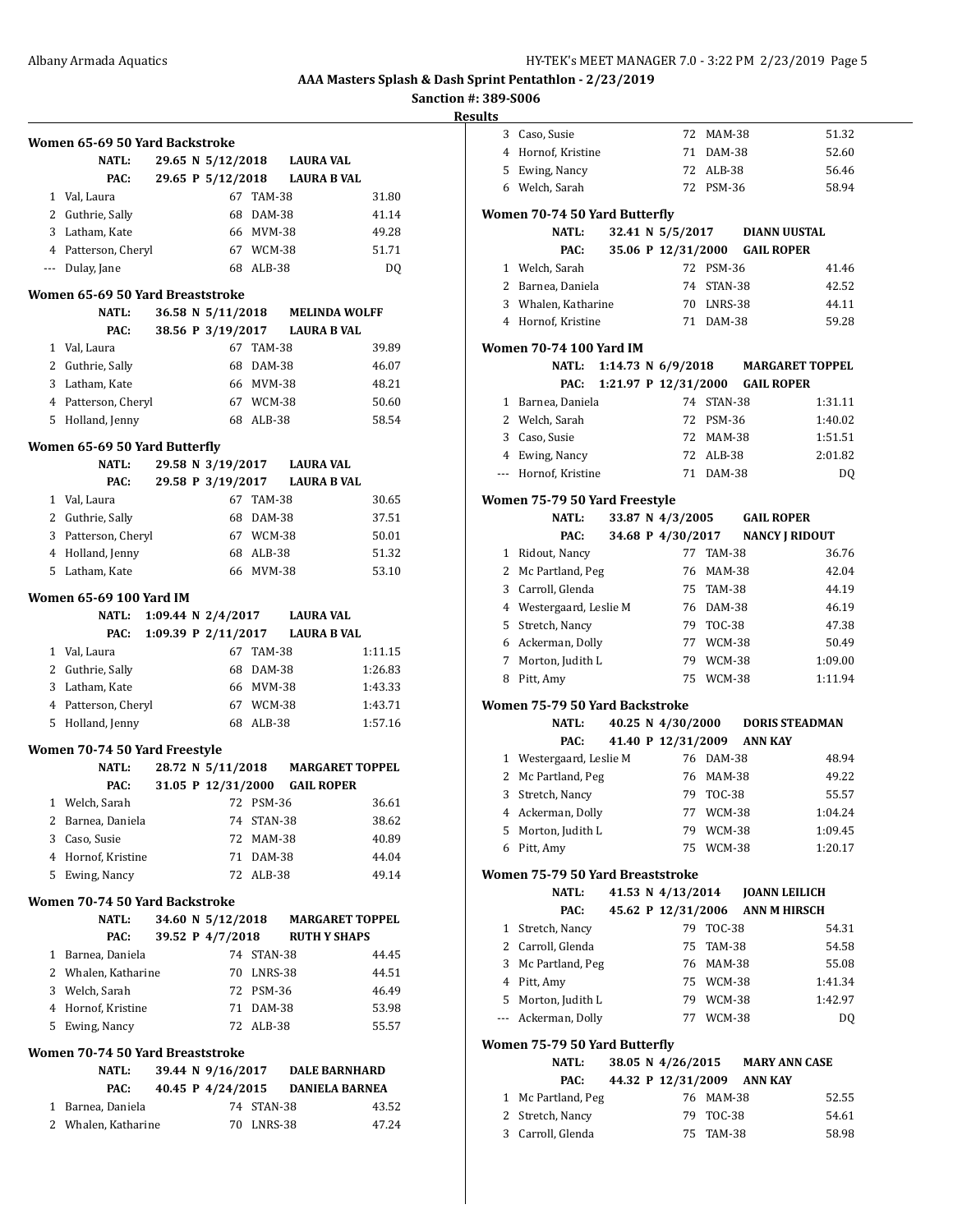| <b>Sanction #: 389-S006</b> |  |
|-----------------------------|--|
| <b>Results</b>              |  |
|                             |  |

| (Women 75-79 50 Yard Butterfly)<br>Women 75-79 100 Yard IM<br>Women 80-84 50 Yard Freestyle<br>Women 80-84 50 Yard Backstroke | 4 Ackerman, Dolly<br>5 Morton, Judith L<br>1 Mc Partland, Peg<br>2 Stretch, Nancy<br>3 Carroll, Glenda<br>4 Ackerman, Dolly<br>5 Morton, Judith L<br><b>NATL:</b><br>PAC:<br>1 Flesh, Anice<br>NATL: 43.57 N 4/19/2009 BETTY LORENZI<br>1 Flesh, Anice | PAC: 45.16 P 12/31/2003 MARGERY MEYER | 77 WCM-38<br>77 WCM-38<br>79 WCM-38<br>NATL: 1:27.31 N 4/24/2005 GAIL ROPER<br>PAC: 1:35.11 P 12/31/2009 ANN KAY<br>76 MAM-38<br>79 TOC-38<br>75 TAM-38<br>77 WCM-38<br>79 WCM-38<br>37.11 P 12/31/2003 MARGERY MEYER<br>82 NUTS-38 | 1:27.04<br>1:36.04<br>1:49.84<br>1:53.91<br>1:58.19<br>2:37.20<br>3:05.08<br>34.20 N 12/13/2015 JOHNNIE DETRICK | <b>Rest</b> |
|-------------------------------------------------------------------------------------------------------------------------------|--------------------------------------------------------------------------------------------------------------------------------------------------------------------------------------------------------------------------------------------------------|---------------------------------------|-------------------------------------------------------------------------------------------------------------------------------------------------------------------------------------------------------------------------------------|-----------------------------------------------------------------------------------------------------------------|-------------|
|                                                                                                                               |                                                                                                                                                                                                                                                        |                                       |                                                                                                                                                                                                                                     |                                                                                                                 |             |
|                                                                                                                               |                                                                                                                                                                                                                                                        |                                       |                                                                                                                                                                                                                                     |                                                                                                                 |             |
|                                                                                                                               |                                                                                                                                                                                                                                                        |                                       |                                                                                                                                                                                                                                     |                                                                                                                 |             |
|                                                                                                                               |                                                                                                                                                                                                                                                        |                                       |                                                                                                                                                                                                                                     |                                                                                                                 |             |
|                                                                                                                               |                                                                                                                                                                                                                                                        |                                       |                                                                                                                                                                                                                                     |                                                                                                                 |             |
|                                                                                                                               |                                                                                                                                                                                                                                                        |                                       |                                                                                                                                                                                                                                     |                                                                                                                 |             |
|                                                                                                                               |                                                                                                                                                                                                                                                        |                                       |                                                                                                                                                                                                                                     |                                                                                                                 |             |
|                                                                                                                               |                                                                                                                                                                                                                                                        |                                       |                                                                                                                                                                                                                                     |                                                                                                                 |             |
|                                                                                                                               |                                                                                                                                                                                                                                                        |                                       |                                                                                                                                                                                                                                     |                                                                                                                 |             |
|                                                                                                                               |                                                                                                                                                                                                                                                        |                                       |                                                                                                                                                                                                                                     |                                                                                                                 |             |
|                                                                                                                               |                                                                                                                                                                                                                                                        |                                       |                                                                                                                                                                                                                                     |                                                                                                                 |             |
|                                                                                                                               |                                                                                                                                                                                                                                                        |                                       |                                                                                                                                                                                                                                     |                                                                                                                 |             |
|                                                                                                                               |                                                                                                                                                                                                                                                        |                                       |                                                                                                                                                                                                                                     |                                                                                                                 |             |
|                                                                                                                               |                                                                                                                                                                                                                                                        |                                       |                                                                                                                                                                                                                                     |                                                                                                                 |             |
|                                                                                                                               |                                                                                                                                                                                                                                                        |                                       |                                                                                                                                                                                                                                     |                                                                                                                 |             |
|                                                                                                                               |                                                                                                                                                                                                                                                        |                                       |                                                                                                                                                                                                                                     | 48.77                                                                                                           |             |
|                                                                                                                               |                                                                                                                                                                                                                                                        |                                       |                                                                                                                                                                                                                                     |                                                                                                                 |             |
|                                                                                                                               |                                                                                                                                                                                                                                                        |                                       |                                                                                                                                                                                                                                     |                                                                                                                 |             |
|                                                                                                                               |                                                                                                                                                                                                                                                        |                                       |                                                                                                                                                                                                                                     |                                                                                                                 |             |
| Women 80-84 50 Yard Breaststroke                                                                                              |                                                                                                                                                                                                                                                        |                                       | 82 NUTS-38                                                                                                                                                                                                                          | 1:03.07                                                                                                         |             |
|                                                                                                                               |                                                                                                                                                                                                                                                        |                                       |                                                                                                                                                                                                                                     |                                                                                                                 |             |
|                                                                                                                               |                                                                                                                                                                                                                                                        |                                       |                                                                                                                                                                                                                                     |                                                                                                                 |             |
|                                                                                                                               | NATL:                                                                                                                                                                                                                                                  |                                       | 47.35 N 9/23/2018 ANNE WILLIAMS                                                                                                                                                                                                     |                                                                                                                 |             |
|                                                                                                                               |                                                                                                                                                                                                                                                        |                                       | PAC: 48.29 P 2/12/2011 ANN M HIRSCH                                                                                                                                                                                                 |                                                                                                                 |             |
|                                                                                                                               | 1 Flesh, Anice                                                                                                                                                                                                                                         |                                       | 82 NUTS-38                                                                                                                                                                                                                          | 1:01.96                                                                                                         |             |
| Women 80-84 50 Yard Butterfly                                                                                                 |                                                                                                                                                                                                                                                        |                                       |                                                                                                                                                                                                                                     |                                                                                                                 |             |
|                                                                                                                               | <b>NATL:</b>                                                                                                                                                                                                                                           |                                       |                                                                                                                                                                                                                                     | 50.10 N 4/15/2007 LOIS KIVI NOCHMAN                                                                             |             |
|                                                                                                                               |                                                                                                                                                                                                                                                        |                                       | PAC: 52.26 P 4/3/2011 ANN M HIRSCH                                                                                                                                                                                                  |                                                                                                                 |             |
|                                                                                                                               | 1 Flesh, Anice                                                                                                                                                                                                                                         |                                       | 82 NUTS-38                                                                                                                                                                                                                          | 1:05.95                                                                                                         |             |
|                                                                                                                               |                                                                                                                                                                                                                                                        |                                       |                                                                                                                                                                                                                                     |                                                                                                                 |             |
| Women 80-84 100 Yard IM                                                                                                       |                                                                                                                                                                                                                                                        |                                       |                                                                                                                                                                                                                                     |                                                                                                                 |             |
|                                                                                                                               |                                                                                                                                                                                                                                                        |                                       |                                                                                                                                                                                                                                     | NATL: 1:42.51 N 4/29/2016 JOHNNIE DETRICK                                                                       |             |
|                                                                                                                               |                                                                                                                                                                                                                                                        |                                       | PAC: 1:46.52 P 3/27/2011 ANN M HIRSCH                                                                                                                                                                                               |                                                                                                                 |             |
|                                                                                                                               | 1 Flesh, Anice                                                                                                                                                                                                                                         |                                       | 82 NUTS-38                                                                                                                                                                                                                          | 2:05.23                                                                                                         |             |
| Women 85-89 50 Yard Freestyle                                                                                                 |                                                                                                                                                                                                                                                        |                                       |                                                                                                                                                                                                                                     |                                                                                                                 |             |
|                                                                                                                               | NATL:                                                                                                                                                                                                                                                  |                                       | 41.21 N 3/9/2013 BETTY RUSS                                                                                                                                                                                                         |                                                                                                                 |             |
|                                                                                                                               |                                                                                                                                                                                                                                                        |                                       | PAC: 42.36 P 12/31/2009 MARGERY MEYER                                                                                                                                                                                               |                                                                                                                 |             |
|                                                                                                                               | 1 Hirsch, Ann                                                                                                                                                                                                                                          |                                       | 88 WCM-38                                                                                                                                                                                                                           | 1:02.10                                                                                                         |             |
|                                                                                                                               |                                                                                                                                                                                                                                                        |                                       |                                                                                                                                                                                                                                     |                                                                                                                 |             |
| Women 85-89 50 Yard Backstroke                                                                                                |                                                                                                                                                                                                                                                        |                                       |                                                                                                                                                                                                                                     |                                                                                                                 |             |
|                                                                                                                               | <b>NATL:</b>                                                                                                                                                                                                                                           |                                       | 46.77 N 2/9/2013 BETTY LORENZI                                                                                                                                                                                                      |                                                                                                                 |             |
|                                                                                                                               | PAC:<br>1 Hirsch, Ann                                                                                                                                                                                                                                  |                                       | 88 WCM-38                                                                                                                                                                                                                           | 52.22 P 12/31/2002 MARJORIE SHARPE<br>1:05.12                                                                   |             |
|                                                                                                                               |                                                                                                                                                                                                                                                        |                                       |                                                                                                                                                                                                                                     |                                                                                                                 |             |
| Women 85-89 50 Yard Breaststroke                                                                                              |                                                                                                                                                                                                                                                        |                                       |                                                                                                                                                                                                                                     |                                                                                                                 |             |
|                                                                                                                               | NATL:                                                                                                                                                                                                                                                  |                                       | 55.14 N 4/10/2016 ANN HIRSCH                                                                                                                                                                                                        |                                                                                                                 |             |
|                                                                                                                               |                                                                                                                                                                                                                                                        |                                       | PAC: 55.14 P 4/10/2016 ANN M HIRSCH                                                                                                                                                                                                 |                                                                                                                 |             |
|                                                                                                                               | 1 Hirsch, Ann                                                                                                                                                                                                                                          |                                       | 88 WCM-38                                                                                                                                                                                                                           | 1:10.21                                                                                                         |             |
| Women 85-89 100 Yard IM                                                                                                       |                                                                                                                                                                                                                                                        |                                       |                                                                                                                                                                                                                                     |                                                                                                                 |             |
|                                                                                                                               |                                                                                                                                                                                                                                                        |                                       | NATL: 1:52.95 N 4/12/2014 JEAN TROY                                                                                                                                                                                                 |                                                                                                                 |             |
|                                                                                                                               |                                                                                                                                                                                                                                                        |                                       | PAC: 1:58.91 P 2/20/2016 ANN M HIRSCH                                                                                                                                                                                               |                                                                                                                 |             |
|                                                                                                                               | 1 Hirsch, Ann                                                                                                                                                                                                                                          |                                       | 88 WCM-38                                                                                                                                                                                                                           | 2:31.52                                                                                                         |             |
|                                                                                                                               |                                                                                                                                                                                                                                                        |                                       |                                                                                                                                                                                                                                     |                                                                                                                 |             |

|                | Men 18-24 50 Yard Freestyle         |  |                   |                |                                    |                                    |
|----------------|-------------------------------------|--|-------------------|----------------|------------------------------------|------------------------------------|
|                | NATL:                               |  |                   |                | 19.36 N 4/28/2012 JOSH SCHNEIDER   |                                    |
|                | PAC:                                |  |                   |                |                                    | 19.97 P 5/2/2014 CHRISTOPHER PETER |
|                | 1 Svoboda, Pavel Y                  |  |                   | 22 CSTS-38     |                                    | 24.66                              |
|                |                                     |  |                   |                |                                    |                                    |
|                | Men 18-24 50 Yard Backstroke        |  |                   |                |                                    |                                    |
|                | <b>NATL:</b>                        |  |                   |                | 22.33 N 5/10/2013 ANDREW ELLIOTT   |                                    |
|                | PAC:                                |  | 22.85 P 4/26/2015 |                | <b>ANDREW SAETA</b>                |                                    |
|                | 1 Svoboda, Pavel Y                  |  |                   | 22 CSTS-38     |                                    | 29.30                              |
|                | Men 18-24 50 Yard Breaststroke      |  |                   |                |                                    |                                    |
|                | <b>NATL:</b>                        |  |                   |                | 24.53 N 2/1/2015 ROSTYSLAV FEDYNA  |                                    |
|                | PAC:                                |  |                   |                | 24.98 P 12/31/2009 RICK EDDY       |                                    |
|                | 1 Svoboda, Pavel Y                  |  |                   | 22 CSTS-38     |                                    | 35.08                              |
|                | Men 18-24 50 Yard Butterfly         |  |                   |                |                                    |                                    |
|                | <b>NATL:</b>                        |  |                   |                | 21.13 N 4/26/2015 HENRIK LINDAU    |                                    |
|                | PAC:                                |  | 22.50 P 5/4/2014  |                | <b>NOLAN KOON</b>                  |                                    |
|                | 1 Svoboda, Pavel Y                  |  |                   | 22 CSTS-38     |                                    | 27.55                              |
|                |                                     |  |                   |                |                                    |                                    |
|                | <b>Men 18-24 100 Yard IM</b>        |  |                   |                |                                    |                                    |
|                | NATL:                               |  |                   |                | 49.23 N 4/15/2018 LUCAS BUREAU     |                                    |
|                | PAC:                                |  | 49.52 P 4/25/2015 | 22 CSTS-38     | <b>COLIN B BABCOCK</b>             |                                    |
|                | 1 Svoboda, Pavel Y                  |  |                   |                |                                    | 1:03.14                            |
|                | Men 25-29 50 Yard Freestyle         |  |                   |                |                                    |                                    |
|                | <b>NATL:</b>                        |  |                   |                | 18.67 N 12/20/2014 BOUSQUET\ADRIAN |                                    |
|                | PAC:                                |  |                   |                | 18.67 P 12/20/2014 NATHAN ADRIAN   |                                    |
|                | 1 Hurko, Matt                       |  |                   | 27 TOC-38      |                                    | 22.35                              |
|                | 2 Greer, George                     |  |                   | 28 EBAT-38     |                                    | 22.82                              |
|                | 3 Cobleigh, Hunter                  |  |                   | 25 ALB-38      |                                    | 22.87                              |
|                | 4 Murray, Matthew                   |  |                   | 27 TOC-38      |                                    | 23.10                              |
|                | 5 Witt, Tucker                      |  |                   | 29 CSTS-38     |                                    | 25.31                              |
|                | 6 Rossbach, Alexander               |  |                   | 28 ALB-38      |                                    | 25.56                              |
| 7              | Barta, Paul J                       |  |                   | 26 UC38-38     |                                    | 26.10                              |
|                | 8 Ortiz, Enrique                    |  | 29                | <b>TSUN-38</b> |                                    | 26.71                              |
|                | 9 Bardales, Christopher             |  | 28                | TSUN-38        |                                    | 27.35                              |
|                | 10 Green, Zachary                   |  | 29                | <b>MVM-38</b>  |                                    | 28.55                              |
| 11             | Large, Robbie V                     |  | 25                | $ALB-38$       |                                    | 34.68                              |
|                | <b>Men 25-29 50 Yard Backstroke</b> |  |                   |                |                                    |                                    |
|                | <b>NATL:</b>                        |  | 21.46 N 4/16/2010 |                | <b>ADAM MANIA</b>                  |                                    |
|                | PAC:                                |  | 21.98 P 5/1/2016  |                | <b>ANDREW SAETA</b>                |                                    |
| 1              | Hurko, Matt                         |  | 27                | <b>TOC-38</b>  |                                    | 25.33                              |
| 2              | Murray, Matthew                     |  | 27                | TOC-38         |                                    | 25.94                              |
| 3              | Cobleigh, Hunter                    |  | 25                | ALB-38         |                                    | 27.91                              |
|                | 4 Witt, Tucker                      |  | 29                | CSTS-38        |                                    | 30.59                              |
| 5              | Rossbach, Alexander                 |  | 28                | ALB-38         |                                    | 31.09                              |
| 6              | Bardales, Christopher               |  | 28                | TSUN-38        |                                    | 31.64                              |
| 7              | Green, Zachary                      |  | 29                | MVM-38         |                                    | 32.30                              |
| 8              | Barta, Paul J                       |  | 26                | UC38-38        |                                    | 32.63                              |
| 9              | Ortiz, Enrique                      |  | 29                | TSUN-38        |                                    | 33.64                              |
| 10             | Large, Robbie V                     |  | 25                | ALB-38         |                                    | 40.25                              |
|                | Men 25-29 50 Yard Breaststroke      |  |                   |                |                                    |                                    |
|                | <b>NATL:</b>                        |  | 23.87 N 5/21/2010 |                | <b>MARK GANGLOFF</b>               |                                    |
|                | PAC:                                |  | 24.86 P 4/30/2016 |                |                                    | <b>CHRISTOPHER BURCK</b>           |
| $\mathbf{1}$   | Cobleigh, Hunter                    |  | 25                | ALB-38         |                                    | 26.03                              |
| $\overline{2}$ | Hurko, Matt                         |  | 27                | <b>TOC-38</b>  |                                    | 31.71                              |

3 Murray, Matthew 27 TOC-38 32.21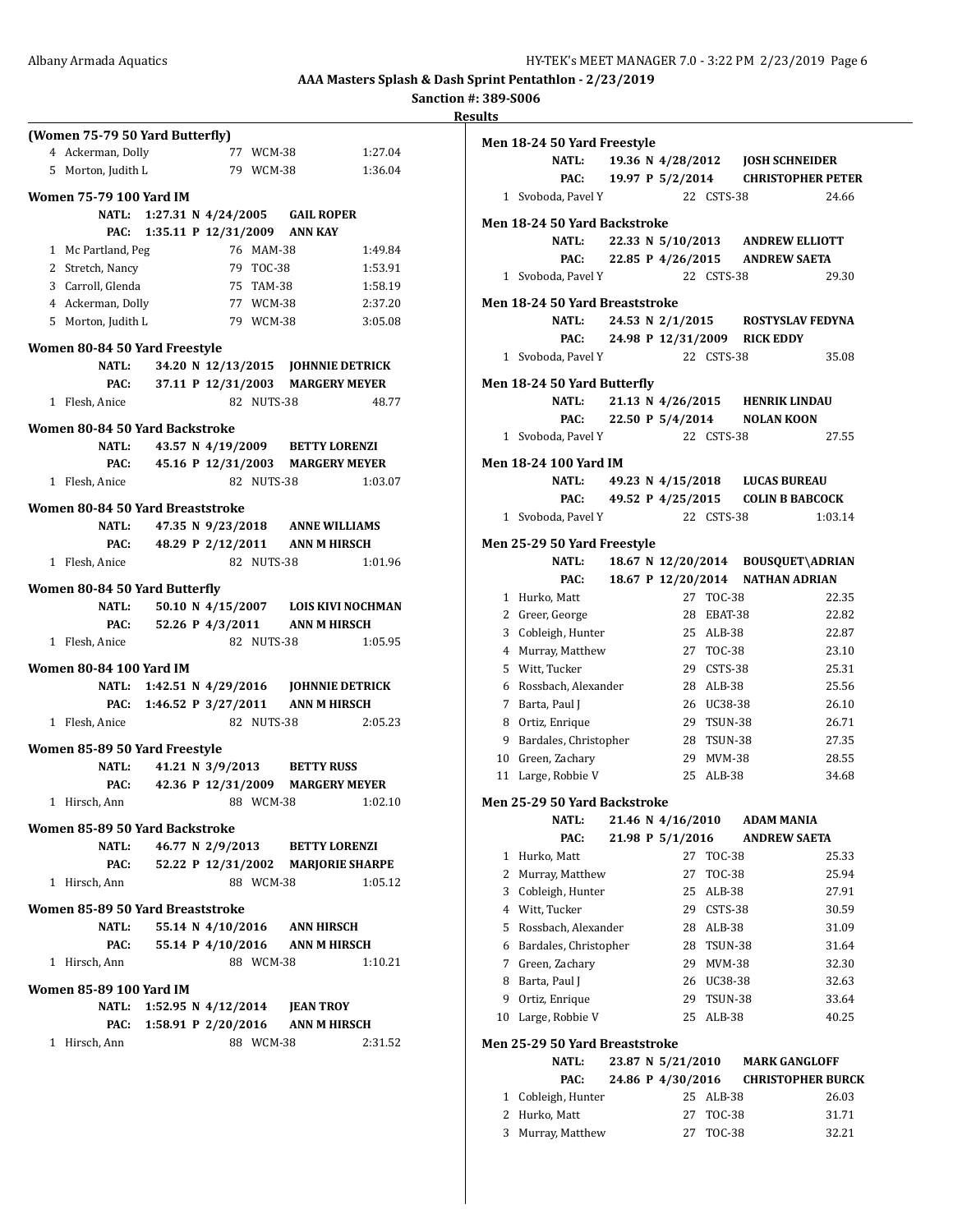**Sanction #: 389-S006 Results**

|              | (Men 25-29 50 Yard Breaststroke) |  |                    |               |                          |         |
|--------------|----------------------------------|--|--------------------|---------------|--------------------------|---------|
| 4            | Witt, Tucker                     |  | 29                 | CSTS-38       |                          | 33.13   |
| 5            | Barta, Paul J                    |  | 26                 | UC38-38       |                          | 34.31   |
|              | 6 Green, Zachary                 |  | 29                 | <b>MVM-38</b> |                          | 34.40   |
|              | 7 Ortiz, Enrique                 |  | 29                 | TSUN-38       |                          | 35.42   |
|              | 8 Rossbach, Alexander            |  |                    | 28 ALB-38     |                          | 36.25   |
| 9            | Large, Robbie V                  |  | 25                 | ALB-38        |                          | 46.16   |
|              |                                  |  |                    |               |                          |         |
|              | Men 25-29 50 Yard Butterfly      |  |                    |               |                          |         |
|              | <b>NATL:</b>                     |  | 21.11 N 11/30/2012 |               | <b>DAVIS TARWATER</b>    |         |
|              | PAC:                             |  | 21.73 P 5/4/2014   |               | <b>WILLIAM COPELAND</b>  |         |
| 1            | Hurko, Matt                      |  | 27                 | TOC-38        |                          | 23.86   |
| 2            | Murray, Matthew                  |  | 27                 | TOC-38        |                          | 24.46   |
| 3            | Cobleigh, Hunter                 |  | 25                 | ALB-38        |                          | 24.62   |
|              | 4 Rossbach, Alexander            |  | 28                 | ALB-38        |                          | 27.32   |
| 5            | Barta, Paul J                    |  |                    | 26 UC38-38    |                          | 27.97   |
|              | 6 Witt, Tucker                   |  | 29                 | CSTS-38       |                          | 28.69   |
|              | 7 Bardales, Christopher          |  | 28                 | TSUN-38       |                          | 30.17   |
| 8            | Green, Zachary                   |  | 29                 | <b>MVM-38</b> |                          | 31.19   |
| 9            | Ortiz, Enrique                   |  | 29                 | TSUN-38       |                          | 31.33   |
| 10           | Large, Robbie V                  |  | 25                 | ALB-38        |                          | 38.10   |
|              | Men 25-29 100 Yard IM            |  |                    |               |                          |         |
|              |                                  |  |                    |               |                          |         |
|              | NATL:                            |  | 47.77 N 5/3/2014   |               | DARIAN TOWNSEND          |         |
|              | PAC:                             |  | 48.99 P 4/29/2017  |               | NATHAN ADRIAN            |         |
| $\mathbf{1}$ | Cobleigh, Hunter                 |  | 25                 | ALB-38        |                          | 55.69   |
|              | 2 Rossbach, Alexander            |  | 28                 | ALB-38        |                          | 1:03.26 |
|              | 3 Witt, Tucker                   |  | 29                 | CSTS-38       |                          | 1:04.60 |
|              | 4 Barta, Paul J                  |  |                    | 26 UC38-38    |                          | 1:06.55 |
|              | 5 Ortiz, Enrique                 |  | 29                 | TSUN-38       |                          | 1:08.10 |
|              | 6 Green, Zachary                 |  | 29                 | MVM-38        |                          | 1:09.20 |
| 7            | Bardales, Christopher            |  | 28                 | TSUN-38       |                          | 1:09.99 |
| 8            | Large, Robbie V                  |  | 25                 | ALB-38        |                          | 1:30.18 |
|              | Men 30-34 50 Yard Freestyle      |  |                    |               |                          |         |
|              | <b>NATL:</b>                     |  | 19.33 N 5/3/2014   |               | <b>ERVIN\ERVIN</b>       |         |
|              | PAC:                             |  | 19.33 P 5/4/2014   |               | <b>ANTHONY L ERVIN</b>   |         |
| $\mathbf{1}$ | Stinson, Ian C                   |  | 32                 | MVM-38        |                          | 23.99   |
| 2            | Singh, Jason                     |  | 30                 | TSUN-38       |                          | 24.20   |
|              | 3 Kokubo, Kei                    |  |                    | 33 EBAT-38    |                          | 24.80   |
|              | 4 Law, David                     |  | 33                 | <b>MAM-38</b> |                          | 25.74   |
| 5            | Pereira, Ed                      |  | 33                 | MVM-38        |                          | 26.06   |
|              | 6 Holmes, Michael A              |  | 34                 | RPM-38        |                          | 26.86   |
| 7            | Marcic, Dean                     |  | 32                 | UC38-38       |                          | 27.94   |
|              | 8 Mandrioli, Luca                |  | 32                 | TEME-38       |                          | 28.01   |
| 9.           | Sennhenn, Alexander              |  | 33                 | TAM-38        |                          | 28.39   |
|              |                                  |  |                    |               |                          |         |
|              | Men 30-34 50 Yard Backstroke     |  |                    |               |                          |         |
|              | NATL:                            |  | 21.51 N 4/26/2015  |               | <b>MATT GREVERS</b>      |         |
|              | PAC:                             |  | 23.10 P 4/30/2017  |               | <b>MATTHEW T MARSHAL</b> |         |
|              | 1 Singh, Jason                   |  | 30                 | TSUN-38       |                          | 27.52   |
|              | 2 Stinson, Ian C                 |  | 32                 | MVM-38        |                          | 30.07   |
| 3            | Kokubo, Kei                      |  | 33                 | EBAT-38       |                          | 30.48   |
|              | 4 Pereira, Ed                    |  | 33                 | MVM-38        |                          | 30.60   |
| 5.           | Law, David                       |  | 33                 | MAM-38        |                          | 33.21   |
| 6            | Holmes, Michael A                |  | 34                 | RPM-38        |                          | 35.90   |
| 7            | Marcic, Dean                     |  | 32                 | UC38-38       |                          | 36.64   |
| 8            | Sennhenn, Alexander              |  | 33                 | <b>TAM-38</b> |                          | 37.38   |
|              |                                  |  |                    |               |                          |         |

| 9  | Mandrioli, Luca                |  | 32                | TEME-38       |                                | 40.45   |
|----|--------------------------------|--|-------------------|---------------|--------------------------------|---------|
|    | Men 30-34 50 Yard Breaststroke |  |                   |               |                                |         |
|    | <b>NATL:</b>                   |  |                   |               | 24.35 N 4/24/2015 MATT GREVERS |         |
|    | PAC:                           |  | 25.78 P 5/20/2007 |               | <b>JEFF COMMINGS</b>           |         |
|    | 1 Stinson, Ian C               |  | 32                | MVM-38        |                                | 31.50   |
|    | 2 Singh, Jason                 |  | 30                | TSUN-38       |                                | 31.71   |
|    | 3 Law, David                   |  |                   | 33 MAM-38     |                                | 32.96   |
|    | 4 Kokubo, Kei                  |  |                   | 33 EBAT-38    |                                | 34.26   |
|    | 5 Marcic, Dean                 |  |                   | 32 UC38-38    |                                | 35.13   |
|    | 6 Mandrioli, Luca              |  |                   | 32 TEME-38    |                                | 36.76   |
|    | 7 Pereira. Ed                  |  |                   | 33 MVM-38     |                                | 37.34   |
|    | 8 Holmes, Michael A            |  |                   | 34 RPM-38     |                                | 37.52   |
|    | 9 Sennhenn, Alexander          |  |                   | 33 TAM-38     |                                | 44.97   |
|    |                                |  |                   |               |                                |         |
|    | Men 30-34 50 Yard Butterfly    |  |                   |               |                                |         |
|    | <b>NATL:</b>                   |  | 21.11 N 4/26/2015 |               | <b>MATT GREVERS</b>            |         |
|    | PAC:                           |  | 21.90 P 4/28/2017 |               | <b>MATTHEW T MARSHAL</b>       |         |
|    | 1 Singh, Jason                 |  |                   | 30 TSUN-38    |                                | 26.52   |
|    | 2 Pereira, Ed                  |  |                   | 33 MVM-38     |                                | 27.60   |
|    | 3 Law, David                   |  |                   | 33 MAM-38     |                                | 28.73   |
|    | 4 Marcic, Dean                 |  |                   | 32 UC38-38    |                                | 30.66   |
|    | 5 Sennhenn, Alexander          |  |                   | 33 TAM-38     |                                | 31.52   |
|    | 6 Mandrioli, Luca              |  |                   | 32 TEME-38    |                                | 31.58   |
|    | 7 Holmes, Michael A            |  |                   | 34 RPM-38     |                                | 31.94   |
|    | Men 30-34 100 Yard IM          |  |                   |               |                                |         |
|    | <b>NATL:</b>                   |  |                   |               | 47.71 N 4/29/2017 RYAN LOCHTE  |         |
|    | PAC:                           |  | 49.23 P 4/25/2015 |               | <b>ANTHONY L ERVIN</b>         |         |
|    | 1 Singh, Jason                 |  |                   | 30 TSUN-38    |                                | 59.34   |
|    | 2 Pereira, Ed                  |  | 33                | MVM-38        |                                | 1:05.39 |
|    | 3 Stinson, Ian C               |  |                   | 32 MVM-38     |                                | 1:05.86 |
|    | 4 Law, David                   |  |                   | 33 MAM-38     |                                | 1:07.15 |
|    | 5 Marcic, Dean                 |  |                   | 32 UC38-38    |                                | 1:11.09 |
|    | 6 Mandrioli, Luca              |  |                   | 32 TEME-38    |                                | 1:13.90 |
|    | --- Sennhenn, Alexander        |  |                   | 33 TAM-38     |                                | DQ      |
|    | --- Holmes, Michael A          |  |                   | 34 RPM-38     |                                | DQ      |
|    | --- Kokubo, Kei                |  |                   | 33 EBAT-38    |                                | DQ      |
|    |                                |  |                   |               |                                |         |
|    | Men 35-39 50 Yard Freestyle    |  |                   |               |                                |         |
|    | <b>NATL:</b>                   |  | 20.01 N 3/25/2018 |               | <b>ROLAND SCHOEMAN</b>         |         |
|    | PAC:                           |  | 20.69 P 5/13/2018 |               | <b>MATTHEW T MARSHAL</b>       |         |
| 1  | Volcansek, Ales                |  | 35                | UC38-38       |                                | 22.96   |
| 2  | Winfield, Matthew              |  | 37                | TSUN-38       |                                | 24.46   |
| 3  | Dunlap, Ryan                   |  | 36                | <b>MAM-38</b> |                                | 25.21   |
|    | 4 Wans, David M                |  | 38                | SCSC-38       |                                | 26.10   |
| 5  | Schonder, John                 |  | 39                | RPM-38        |                                | 26.55   |
|    | 6 Song, Jimmy                  |  | 35                | MEMO-38       |                                | 29.01   |
| 7  | Couzens, Azul                  |  | 39                | ALB-38        |                                | 29.53   |
| 8  | Kolb, Vladyslav                |  | 37                | ALB-38        |                                | 29.55   |
| 9  | Nourbakhsh, Mehdi              |  | 35                | <b>RPM-38</b> |                                | 33.69   |
| 10 | Wang, Hai                      |  | 39                | $ALB-38$      |                                | 48.04   |
|    | Men 35-39 50 Yard Backstroke   |  |                   |               |                                |         |
|    | <b>NATL:</b>                   |  | 22.62 N 4/29/2017 |               | <b>JEFF NATALIZIO</b>          |         |
|    | PAC:                           |  | 22.97 P 5/12/2018 |               | <b>MATTHEW T MARSHAL</b>       |         |
|    | 1 Volcansek, Ales              |  | 35                | UC38-38       |                                | 27.07   |
| 2  | Ignatov, Alex                  |  | 37                | TEME-38       |                                | 28.31   |
| 3  | Schonder, John                 |  | 39                | <b>RPM-38</b> |                                | 30.43   |
|    |                                |  |                   |               |                                |         |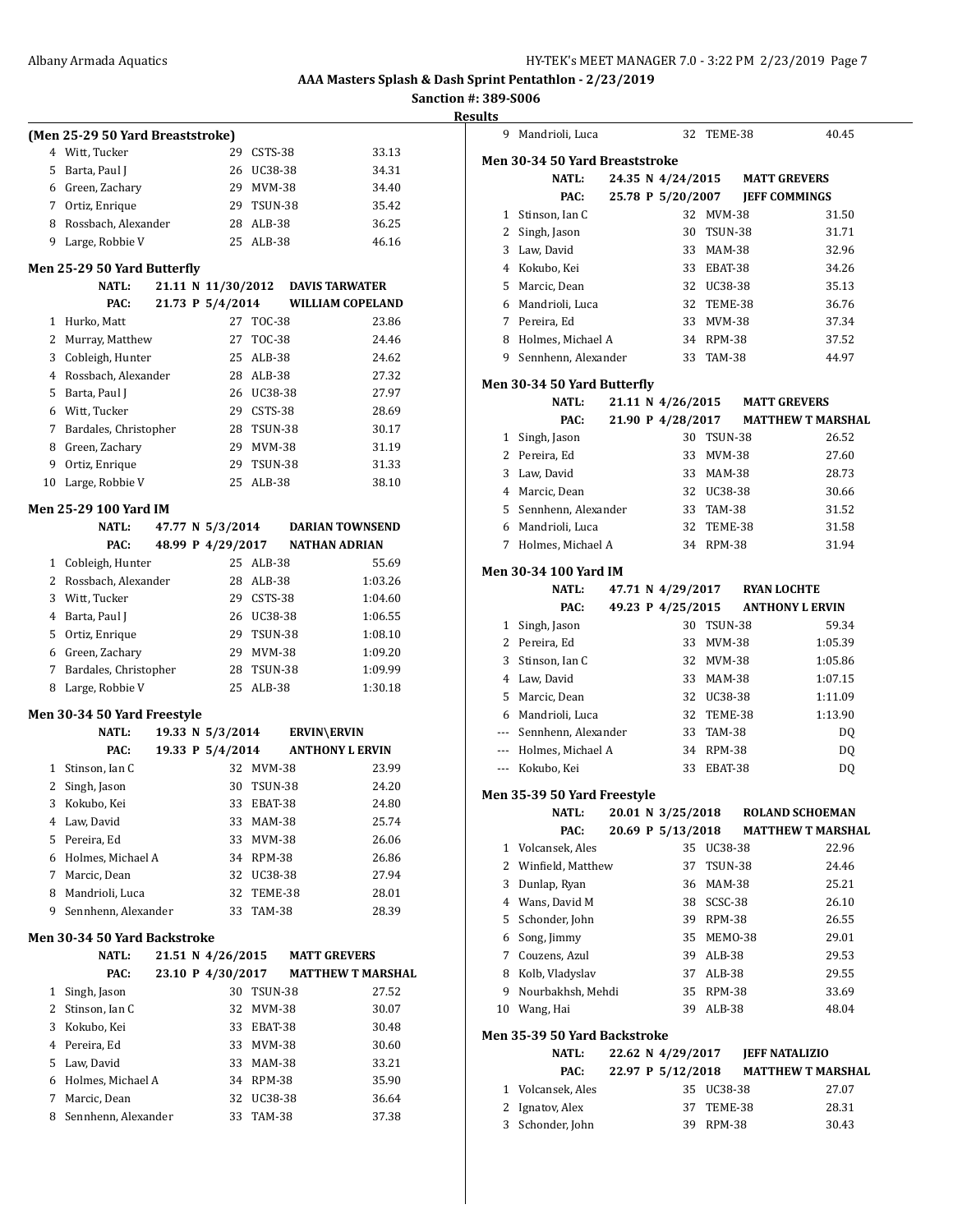**Sanction #: 389-S006**

**Results**

|                | (Men 35-39 50 Yard Backstroke) |  |                    |                       |                          |                    |
|----------------|--------------------------------|--|--------------------|-----------------------|--------------------------|--------------------|
|                | 4 Winfield, Matthew            |  | 37                 | TSUN-38               |                          | 30.52              |
|                | 5 Wans, David M                |  | 38                 | SCSC-38               |                          | 33.13              |
|                | 6 Dunlap, Ryan                 |  |                    | 36 MAM-38             |                          | 33.16              |
| 7              | Song, Jimmy                    |  |                    | 35 MEM0-38            |                          | 37.40              |
|                | 8 Couzens, Azul                |  |                    | 39 ALB-38             |                          | 38.32              |
|                | 9 Kolb, Vladyslav              |  |                    | 37 ALB-38             |                          | 40.96              |
|                | 10 Nourbakhsh, Mehdi           |  |                    | 35 RPM-38             |                          | 42.83              |
| 11             | Wang, Hai                      |  | 39                 | ALB-38                |                          | 1:15.11            |
|                | Men 35-39 50 Yard Breaststroke |  |                    |                       |                          |                    |
|                | NATL:                          |  | 25.35 N 5/21/2010  |                       | <b>STEVE WEST</b>        |                    |
|                | PAC:                           |  | 26.99 P 12/31/2000 |                       | <b>BRIAN P SCOTTOLIN</b> |                    |
|                | 1 Winfield, Matthew            |  | 37                 | TSUN-38               |                          | 29.27              |
|                | 2 Ignatov, Alex                |  |                    | 37 TEME-38            |                          | 29.53              |
|                | 3 Volcansek, Ales              |  |                    | 35 UC38-38            |                          | 31.55              |
|                | 4 Song, Jimmy                  |  |                    | 35 MEMO-38            |                          | 33.76              |
| 5              | Dunlap, Ryan                   |  |                    | 36 MAM-38             |                          | 34.42              |
|                | 6 Schonder, John               |  |                    | 39 RPM-38             |                          | 34.64              |
|                | 7 Couzens, Azul                |  |                    | 39 ALB-38             |                          | 37.18              |
|                | 8 Wans, David M                |  |                    | 38 SCSC-38            |                          | 39.02              |
|                | 9 Kolb, Vladyslav              |  |                    | 37 ALB-38             |                          | 40.85              |
|                | 10 Nourbakhsh, Mehdi           |  |                    | 35 RPM-38             |                          | 47.86              |
| 11             | Wang, Hai                      |  |                    | 39 ALB-38             |                          | 1:18.81            |
|                | Men 35-39 50 Yard Butterfly    |  |                    |                       |                          |                    |
|                | <b>NATL:</b>                   |  | 21.24 N 3/25/2018  |                       | <b>ROLAND SCHOEMAN</b>   |                    |
|                | PAC:                           |  | 21.66 P 5/13/2018  |                       | <b>MATTHEW T MARSHAL</b> |                    |
|                | 1 Volcansek, Ales              |  | 35                 | UC38-38               |                          | 24.87              |
|                | 2 Ignatov, Alex                |  |                    | 37 TEME-38            |                          | 26.08              |
|                | 3 Winfield, Matthew            |  |                    | 37 TSUN-38            |                          | 26.67              |
|                | 4 Dunlap, Ryan                 |  |                    | 36 MAM-38             |                          | 27.68              |
|                | 5 Schonder, John               |  |                    | 39 RPM-38             |                          | 28.38              |
|                | 6 Wans, David M                |  |                    | 38 SCSC-38            |                          | 29.25              |
| 7              | Kolb, Vladyslav                |  |                    | 37 ALB-38             |                          | 30.49              |
| 8              | Song, Jimmy                    |  |                    | 35 MEMO-38            |                          |                    |
|                | 9 Couzens, Azul                |  |                    |                       |                          |                    |
| 10             |                                |  |                    | 39 ALB-38             |                          | 32.45<br>35.12     |
|                |                                |  |                    |                       |                          |                    |
| 11             | Nourbakhsh, Mehdi<br>Wang, Hai |  | 39                 | 35 RPM-38<br>$ALB-38$ |                          | 37.86<br>59.64     |
|                |                                |  |                    |                       |                          |                    |
|                | Men 35-39 100 Yard IM          |  |                    |                       |                          |                    |
|                | NATL:                          |  | 49.01 N 4/29/2017  |                       | <b>JEFF NATALIZIO</b>    |                    |
|                | PAC:                           |  | 51.78 P 12/31/2009 |                       | <b>LEE G WANIE</b>       |                    |
| 1              | Ignatov, Alex                  |  | 37                 | TEME-38               |                          | 59.31              |
| $\overline{2}$ | Volcansek, Ales                |  | 35                 | UC38-38               |                          | 59.75              |
| 3              | Winfield, Matthew              |  | 37                 | TSUN-38               |                          | 1:00.91            |
| $\overline{4}$ | Dunlap, Ryan                   |  | 36                 | MAM-38                |                          | 1:07.82            |
| 5              | Schonder, John                 |  | 39                 | <b>RPM-38</b>         |                          | 1:08.53            |
| 6              | Wans, David M                  |  | 38                 | SCSC-38               |                          | 1:11.20            |
| 7              | Song, Jimmy                    |  | 35                 | MEMO-38               |                          | 1:13.60            |
| 8              | Couzens, Azul                  |  | 39                 | ALB-38                |                          | 1:21.03            |
| 9              | Kolb, Vladyslav                |  | 37                 | ALB-38                |                          | 1:22.05            |
| 10<br>11       | Nourbakhsh, Mehdi<br>Wang, Hai |  | 35<br>39           | RPM-38<br>ALB-38      |                          | 1:29.59<br>2:26.13 |

| uits         |                                             |  |                    |                  |                          |
|--------------|---------------------------------------------|--|--------------------|------------------|--------------------------|
|              | Men 40-44 50 Yard Freestyle                 |  |                    |                  |                          |
|              | <b>NATL:</b>                                |  | 20.67 N 12/20/2014 |                  | <b>JOSH DAVIS</b>        |
|              | PAC:                                        |  | 21.30 P 5/13/2018  |                  | <b>SCOTT C GREENWOOD</b> |
| $\mathbf{1}$ | Dennis, Andrew                              |  |                    | 42 0AM-38        | 23.29                    |
|              | 2 McKee, Clayton                            |  |                    | 40 DAM-38        | 25.20                    |
| 3            | Solberg, Sean                               |  |                    | 40 RPM-38        | 26.07                    |
|              | 4 Bolz, Brian                               |  |                    | 41 DAM-38        | 26.72                    |
|              | 5 Drysdale, Colin                           |  | 44                 | TULS-27          | 28.67                    |
|              | 6 Kellenback, Michael                       |  | 43                 | TEME-38          | 29.93                    |
|              | Men 40-44 50 Yard Backstroke                |  |                    |                  |                          |
|              | <b>NATL:</b>                                |  | 22.77 N 4/26/2009  |                  | <b>MICHAEL ROSS</b>      |
|              | PAC:                                        |  | 23.93 P 12/31/2009 |                  | <b>RICK GOULD</b>        |
|              | 1 Dennis, Andrew                            |  |                    | 42 0AM-38        | 26.32                    |
| $\mathbf{2}$ | McKee, Clayton                              |  | 40                 | DAM-38           | 31.37                    |
| 3            | Bolz, Brian                                 |  |                    | 41 DAM-38        | 32.34                    |
|              | 4 Solberg, Sean                             |  |                    | 40 RPM-38        | 35.38                    |
|              | 5 Drysdale, Colin                           |  | 44                 | TULS-27          | 35.55                    |
|              | 6 Kellenback, Michael                       |  | 43                 | TEME-38          | 37.71                    |
|              | Men 40-44 50 Yard Breaststroke              |  |                    |                  |                          |
|              | <b>NATL:</b>                                |  | 25.02 N 3/12/2016  |                  | <b>JARROD MARRS</b>      |
|              | PAC:                                        |  | 26.67 P 12/31/2010 |                  | <b>ROQUE I SANTOS</b>    |
|              | 1 McKee, Clayton                            |  |                    | 40 DAM-38        | 33.35                    |
|              | 2 Drysdale, Colin                           |  |                    | 44 TULS-27       | 33.86                    |
|              | 3 Solberg, Sean                             |  |                    | 40 RPM-38        | 34.29                    |
|              | 4 Kellenback, Michael                       |  | 43                 | TEME-38          | 37.03                    |
|              | 5 Bolz, Brian                               |  | 41                 | DAM-38           | 37.51                    |
|              | Men 40-44 50 Yard Butterfly                 |  |                    |                  |                          |
|              | NATL:                                       |  | 22.60 N 4/14/2018  |                  | <b>JAMES ZENYUH</b>      |
|              | PAC:                                        |  | 23.69 P 12/31/2010 |                  | <b>MATT JONES</b>        |
|              | 1 Dennis, Andrew                            |  |                    | 42 0AM-38        | 25.29                    |
|              | 2 Solberg, Sean                             |  |                    | 40 RPM-38        | 28.42                    |
| 3            | McKee, Clayton                              |  |                    | 40 DAM-38        | 29.01                    |
|              | 4 Bolz, Brian                               |  |                    | 41 DAM-38        | 29.03                    |
| 5            | Drysdale, Colin                             |  | 44                 | TULS-27          | 34.96                    |
|              | 6 Kellenback, Michael                       |  | 43                 | TEME-38          | 35.72                    |
|              | Men 40-44 100 Yard IM                       |  |                    |                  |                          |
|              | NATL:                                       |  | 51.07 N 4/25/2015  |                  | <b>JEFF COMMINGS</b>     |
|              | PAC:                                        |  | 52.58 P 12/31/2010 |                  | <b>ROQUE J SANTOS</b>    |
| 1<br>2       | McKee, Clayton                              |  | 40                 | DAM-38           | 1:06.41                  |
|              | Bolz, Brian<br>3 Solberg, Sean              |  | 41<br>40           | DAM-38<br>RPM-38 | 1:07.21<br>1:08.65       |
|              | 4 Drysdale, Colin                           |  | 44                 | TULS-27          |                          |
|              |                                             |  |                    |                  | 1:09.88                  |
|              | Men 45-49 50 Yard Freestyle<br><b>NATL:</b> |  | 21.06 N 5/21/2010  |                  | <b>RICHARD HUGHEY</b>    |
|              | PAC:                                        |  | 21.87 P 12/31/2009 |                  | <b>DAVID E BOATWRIGH</b> |
| 1            | Wood, Brent                                 |  | 49                 | ASCP-38          | 24.46                    |
| 2            | Erickson, Douglas                           |  | 47                 | RHMS-38          | 25.35                    |
| 3            | Virkus, Todd                                |  | 47                 | ASCP-38          | 25.50                    |
| 4            | Harrington, Matt                            |  | 47                 | UC38-38          | 27.05                    |
| 5            | Wright, Eric                                |  | 45                 | UC38-38          | 27.10                    |
|              | 6 Crowley, Terrance                         |  | 47                 | WINE-38          | 27.69                    |
| 7            | Kneubuhler, Yann                            |  | 46                 | RPM-38           | 27.86                    |
| 8            | Denton, Joe                                 |  | 47                 | <b>TSUN-38</b>   | 28.63                    |

Lehnert, Ahren 45 MEMO-38 29.87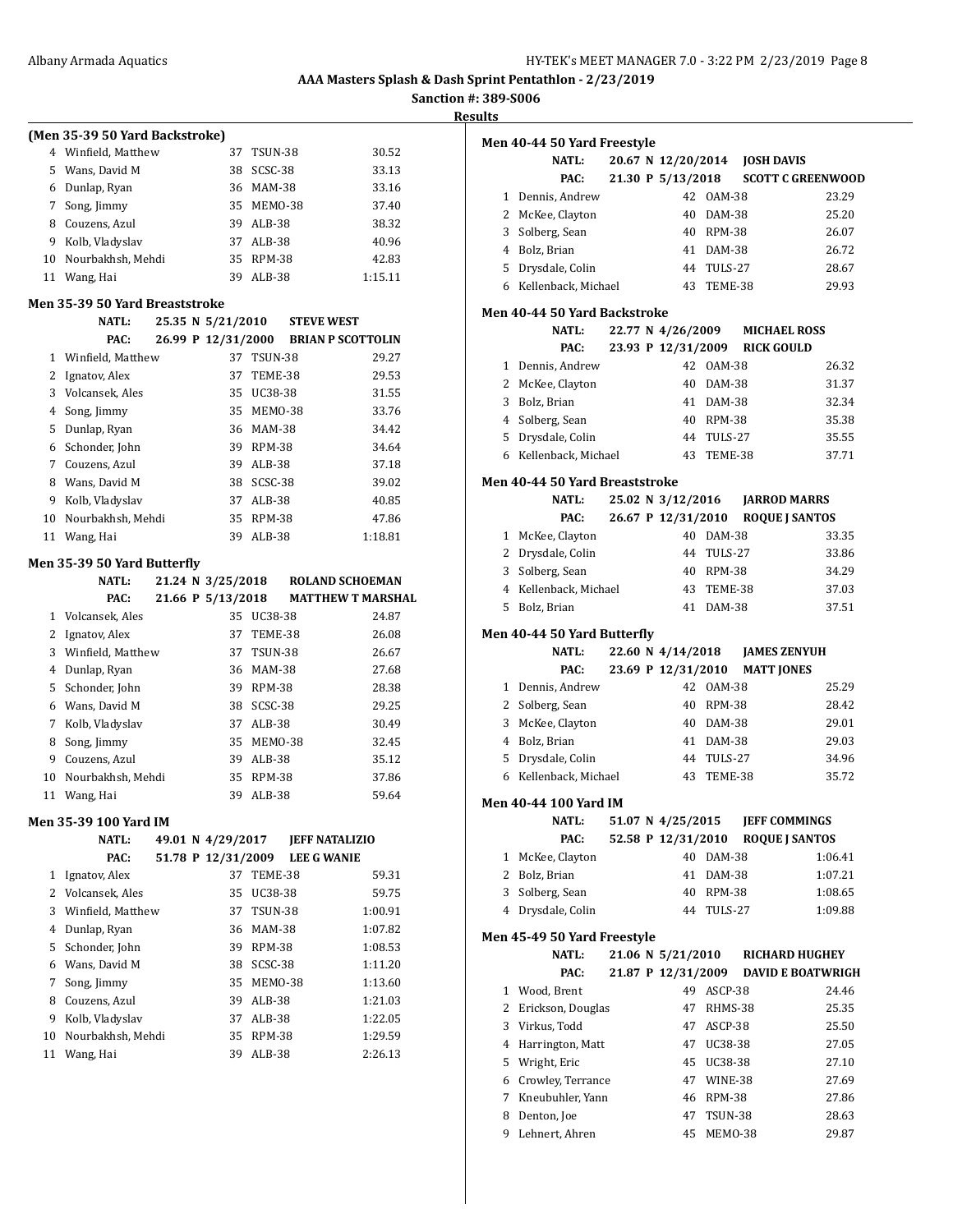#### **Sanction #: 389-S006**

| Men 45-49 50 Yard Backstroke        |  |                    |                     |                                |                |
|-------------------------------------|--|--------------------|---------------------|--------------------------------|----------------|
| <b>NATL:</b>                        |  | 23.58 N 4/26/2015  |                     | <b>MICHAEL ROSS</b>            |                |
| PAC:                                |  | 24.34 P 5/4/2014   |                     | <b>RICK GOULD</b>              |                |
| 1 Wood, Brent                       |  | 49                 | ASCP-38             |                                | 30.80          |
| 2 Denton, Joe                       |  |                    | 47 TSUN-38          |                                | 32.90          |
| 3 Wright, Eric                      |  | 45                 | UC38-38             |                                | 33.24          |
| 4 Erickson, Douglas                 |  |                    | 47 RHMS-38          |                                | 33.29          |
| 5 Harrington, Matt                  |  |                    | 47 UC38-38          |                                | 33.39          |
| 6 Kneubuhler, Yann                  |  |                    | 46 RPM-38           |                                | 35.17          |
| 7 Virkus, Todd                      |  |                    | 47 ASCP-38          |                                | 36.37          |
| 8 Crowley, Terrance                 |  |                    | 47 WINE-38          |                                | 38.70          |
| 9 Lehnert, Ahren                    |  | 45                 | MEMO-38             |                                | 43.64          |
| Men 45-49 50 Yard Breaststroke      |  |                    |                     |                                |                |
| NATL:                               |  | 26.05 N 4/30/2017  |                     | <b>STEVE WEST</b>              |                |
| PAC:                                |  |                    |                     | 27.65 P 12/31/2002 LEE A RIDER |                |
| 1 Wood, Brent                       |  |                    | 49 ASCP-38          |                                | 30.48          |
| 2 Erickson, Douglas                 |  |                    | 47 RHMS-38          |                                | 31.81          |
| 3 Wright, Eric                      |  |                    | 45 UC38-38          |                                | 33.50          |
| 4 Crowley, Terrance                 |  |                    | 47 WINE-38          |                                | 33.72          |
| 5 Denton, Joe                       |  |                    | 47 TSUN-38          |                                | 34.83          |
| 6 Harrington, Matt                  |  |                    | 47 UC38-38          |                                | 35.01          |
| 7 Kneubuhler, Yann                  |  | 46                 | RPM-38              |                                | 35.25          |
| 8 Virkus, Todd                      |  |                    | 47 ASCP-38          |                                | 35.58          |
| 9 Lehnert. Ahren                    |  | 45                 | MEMO-38             |                                | 36.69          |
|                                     |  |                    |                     |                                |                |
| Men 45-49 50 Yard Butterfly         |  |                    |                     |                                |                |
| <b>NATL:</b>                        |  | 22.67 N 5/4/2008   |                     | <b>PAUL SMITH</b>              |                |
| PAC:                                |  | 24.00 P 12/31/2012 |                     | <b>MATT JONES</b>              |                |
| 1 Wood, Brent                       |  |                    | 49 ASCP-38          |                                | 27.40          |
| 2 Harrington, Matt                  |  |                    | 47 UC38-38          |                                | 29.45          |
| 3 Virkus, Todd                      |  | 47                 | ASCP-38             |                                | 29.89          |
| 4 Erickson, Douglas                 |  |                    | 47 RHMS-38          |                                | 30.29          |
| 5 Crowley, Terrance                 |  |                    | 47 WINE-38          |                                | 30.49          |
| 6 Denton, Joe                       |  |                    | 47 TSUN-38          |                                | 30.57          |
| 7 Wright, Eric                      |  | 45                 | UC38-38             |                                | 30.88          |
| 8 Lehnert, Ahren                    |  | 45                 | MEMO-38             |                                | 34.73          |
| 9 Kneubuhler, Yann                  |  | 46                 | RPM-38              |                                | 35.05          |
| Men 45-49 100 Yard IM               |  |                    |                     |                                |                |
| NATL:                               |  | 52.14 N 5/23/2010  |                     | <b>RICHARD HUGHEY</b>          |                |
| PAC:                                |  | 55.47 P 5/3/2014   |                     | <b>MICHAEL W DE BOIS</b>       |                |
| 1 Wood, Brent                       |  |                    | 49 ASCP-38          |                                | 1:02.08        |
| 2 Harrington, Matt                  |  | 47                 | UC38-38             |                                | 1:05.75        |
| 3 Erickson, Douglas                 |  | 47                 | RHMS-38             |                                | 1:08.39        |
| 4 Denton, Joe                       |  |                    | 47 TSUN-38          |                                | 1:09.73        |
| 5 Wright, Eric                      |  |                    | 45 UC38-38          |                                | 1:10.07        |
| 6 Crowley, Terrance                 |  |                    | 47 WINE-38          |                                | 1:10.95        |
| 7 Kneubuhler, Yann                  |  | 46                 | RPM-38              |                                | 1:11.39        |
| 8 Virkus, Todd                      |  |                    | 47 ASCP-38          |                                | 1:11.96        |
| 9 Lehnert, Ahren                    |  | 45                 | MEMO-38             |                                | 1:20.15        |
| Men 50-54 50 Yard Freestyle         |  |                    |                     |                                |                |
| <b>NATL:</b>                        |  | 21.36 N 4/29/2011  |                     | <b>ROWDY GAINES</b>            |                |
|                                     |  | 22.45 P 12/31/2009 |                     | <b>JOHN OBERTO</b>             |                |
| PAC:                                |  |                    |                     |                                |                |
|                                     |  |                    |                     |                                |                |
| 1 Hamilton, Rick                    |  | 51                 | 51 MAM-38           |                                | 24.93          |
| 2 Finney, Peter<br>3 O'Rourke, Dara |  |                    | MAM-38<br>51 ALB-38 |                                | 25.59<br>26.13 |

| suits          |                                     |                    |    |               |                                 |                                     |
|----------------|-------------------------------------|--------------------|----|---------------|---------------------------------|-------------------------------------|
| 4              | Johnson, Ron                        |                    |    | 54 WCM-38     |                                 | 26.95                               |
| 5              | Cooperman, Jeff                     |                    | 51 | <b>NBA-38</b> |                                 | 28.86                               |
| 6              | Malaga, Patrick                     |                    |    | 52 ALB-38     |                                 | 29.44                               |
| 7              | Foster, Jeffrey M                   |                    | 52 | MEMO-38       |                                 | 29.63                               |
| 8              | Reed, Doug                          |                    | 50 | CSTS-38       |                                 | 30.33                               |
| 9              | Trutane, Steve                      |                    |    | 53 YAM-38     |                                 | 31.98                               |
| 10             | Luce, Brandon                       |                    | 51 | ALB-38        |                                 | 33.30                               |
|                | 11 Wu, Long                         |                    | 53 | MEMO-38       |                                 | 35.20                               |
|                |                                     |                    |    |               |                                 |                                     |
|                | <b>Men 50-54 50 Yard Backstroke</b> |                    |    |               |                                 |                                     |
|                | <b>NATL:</b>                        | 24.57 N 5/4/2014   |    |               | <b>FRITZ BEDFORD</b>            |                                     |
|                | PAC:                                | 26.37 P 12/31/1998 |    |               |                                 | <b>DICK W THOMAS</b>                |
|                | 1 Hamilton, Rick                    |                    |    | 51 MAM-38     |                                 | 28.30                               |
|                | 2 Finney, Peter                     |                    | 51 | <b>MAM-38</b> |                                 | 32.80                               |
|                | 3 O'Rourke, Dara                    |                    |    | 51 ALB-38     |                                 | 32.93                               |
| $\overline{4}$ | Trutane, Steve                      |                    | 53 | YAM-38        |                                 | 40.86                               |
| 5              | Reed, Doug                          |                    | 50 | CSTS-38       |                                 | 44.06                               |
|                | Men 50-54 50 Yard Breaststroke      |                    |    |               |                                 |                                     |
|                | <b>NATL:</b>                        |                    |    |               | 26.45 N 3/30/2014 DAVID GUTHRIE |                                     |
|                | PAC:                                |                    |    |               |                                 | 27.82 P 12/31/2010 GARY L PATTERSON |
| 1              | Finney, Peter                       |                    | 51 | <b>MAM-38</b> |                                 | 32.27                               |
| 2              | Hamilton, Rick                      |                    |    | 51 MAM-38     |                                 | 32.97                               |
| 3              | O'Rourke, Dara                      |                    |    | 51 ALB-38     |                                 | 34.32                               |
|                | 4 Cooperman, Jeff                   |                    |    | 51 NBA-38     |                                 | 34.98                               |
| 5              | Foster, Jeffrey M                   |                    |    | 52 MEMO-38    |                                 | 37.52                               |
| 6              | Luce, Brandon                       |                    |    | 51 ALB-38     |                                 | 41.20                               |
| 7              | Reed, Doug                          |                    | 50 | CSTS-38       |                                 | 43.42                               |
| 8              | Trutane, Steve                      |                    |    | 53 YAM-38     |                                 | 46.02                               |
|                |                                     |                    |    |               |                                 |                                     |
|                | Men 50-54 50 Yard Butterfly         |                    |    |               |                                 |                                     |
|                | <b>NATL:</b>                        | 23.19 N 4/25/2004  |    |               | <b>TRIP HEDRICK</b>             |                                     |
|                | PAC:                                | 23.52 P 12/31/2009 |    |               | <b>JOHN OBERTO</b>              |                                     |
| 1              | Hamilton, Rick                      |                    |    | 51 MAM-38     |                                 | 26.58                               |
| 2              | Finney, Peter                       |                    |    | 51 MAM-38     |                                 | 27.60                               |
| 3              | Johnson, Ron                        |                    |    | 54 WCM-38     |                                 | 29.73                               |
|                | 4 O'Rourke, Dara                    |                    |    | 51 ALB-38     |                                 | 30.10                               |
| 5              | Malaga, Patrick                     |                    |    | 52 ALB-38     |                                 | 32.63                               |
| 6              | Reed, Doug                          |                    | 50 | CSTS-38       |                                 | 36.77                               |
|                | Men 50-54 100 Yard IM               |                    |    |               |                                 |                                     |
|                | NATL:                               | 53.60 N 4/29/2017  |    |               | <b>MIKE IRVIN</b>               |                                     |
|                | PAC:                                | 55.82 P 12/31/2009 |    |               | <b>JOHN OBERTO</b>              |                                     |
| 1              | Hamilton, Rick                      |                    | 51 | <b>MAM-38</b> |                                 | 1:01.05                             |
| 2              | Finney, Peter                       |                    | 51 | <b>MAM-38</b> |                                 | 1:05.37                             |
| 3              | O'Rourke, Dara                      |                    | 51 | ALB-38        |                                 | 1:07.12                             |
| 4              | Johnson, Ron                        |                    |    | 54 WCM-38     |                                 | 1:10.12                             |
| 5              | Foster, Jeffrey M                   |                    | 52 | MEMO-38       |                                 | 1:17.46                             |
| 6              | Trutane, Steve                      |                    | 53 | YAM-38        |                                 | 1:27.87                             |
| 7              | Reed, Doug                          |                    | 50 | CSTS-38       |                                 | 1:29.07                             |
| 8              | Wu, Long                            |                    | 53 | MEMO-38       |                                 | 1:38.21                             |
|                | Men 55-59 50 Yard Freestyle         |                    |    |               |                                 |                                     |
|                | <b>NATL:</b>                        | 21.82 N 4/30/2000  |    |               |                                 | <b>RICHARD ABRAHAMS</b>             |
|                | PAC:                                | 22.79 P 5/4/2008   |    |               | <b>JIM GRIFFITH</b>             |                                     |
| 1              | Riblet, Jean-Philippe               |                    | 55 | SRM-38        |                                 | 24.55                               |
| 2              | Nootbaar, Tom T                     |                    | 55 | WCM-38        |                                 | 25.50                               |
| 3              | Taylor, Ron                         |                    | 58 | RPM-38        |                                 | 26.75                               |
| 4              | Laudenslager, Greg                  |                    | 57 | RHMS-38       |                                 | 26.89                               |
|                |                                     |                    |    |               |                                 |                                     |
|                |                                     |                    |    |               |                                 |                                     |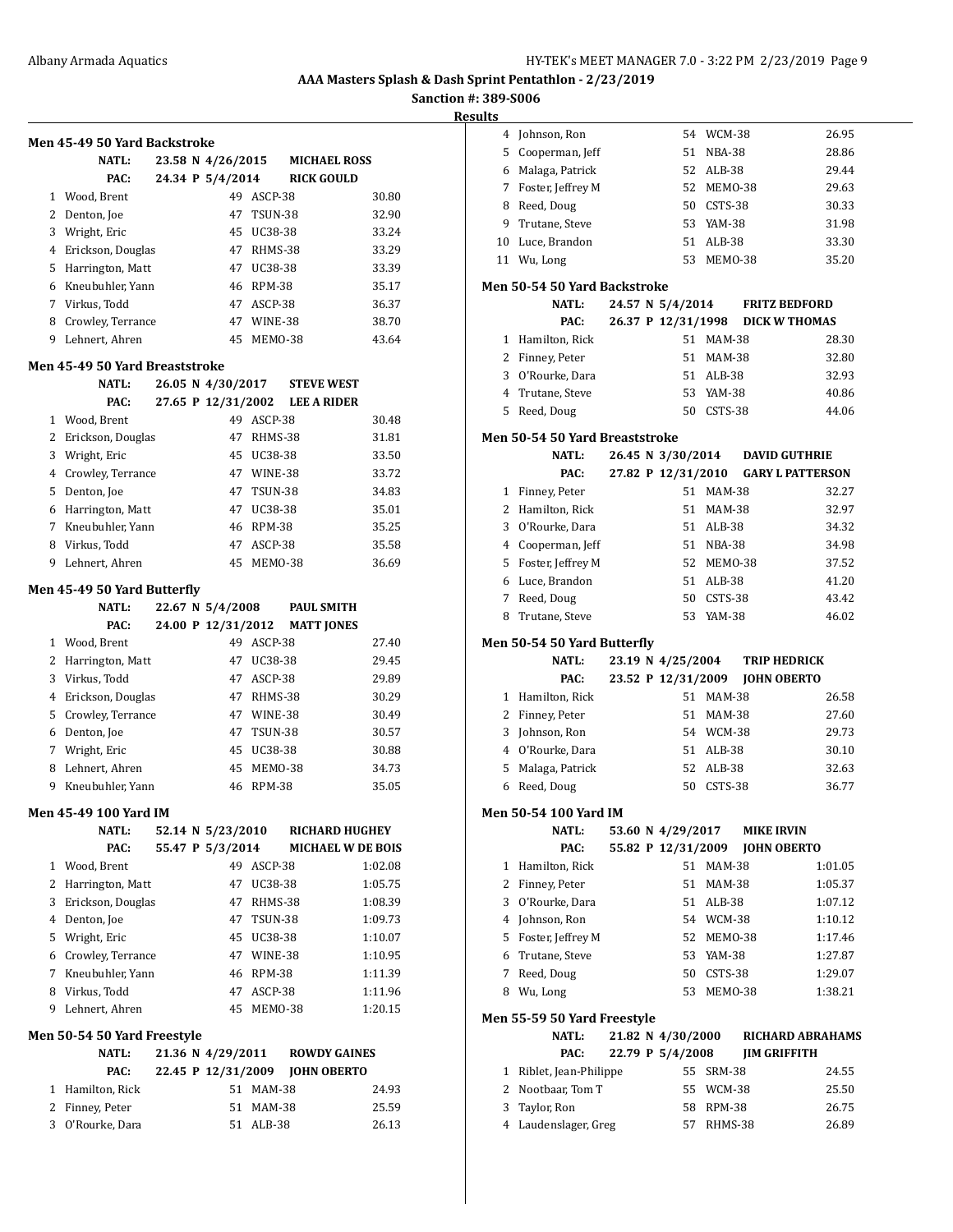**Sanction #: 389-S006 Results**

|     | (Men 55-59 50 Yard Freestyle)      |  |                    |               |                                    |
|-----|------------------------------------|--|--------------------|---------------|------------------------------------|
| 5   | King, Ian                          |  |                    | 56 WCM-38     | 28.29                              |
|     | 6 Adams, Brian R                   |  |                    | 55 UC38-38    | 28.85                              |
|     | 7 Gilliland, John                  |  |                    | 58 TSUN-38    | 29.14                              |
| 8   | Etem. Kaan                         |  |                    | 57 TNS-38     | 30.63                              |
| 9   | Campbell, Chris                    |  |                    | 57 MVM-38     | 30.64                              |
|     |                                    |  |                    |               |                                    |
|     | Men 55-59 50 Yard Backstroke       |  | 25.66 N 4/10/2016  |               |                                    |
|     | <b>NATL:</b><br>PAC:               |  | 26.62 P 6/30/2011  |               | <b>STEVE WOOD</b><br>PHILIPP DJANG |
| 1   | Riblet, Jean-Philippe              |  | 55                 | <b>SRM-38</b> | 28.15                              |
| 2   | Taylor, Ron                        |  |                    | 58 RPM-38     | 30.76                              |
| 3   | Nootbaar, Tom T                    |  |                    | 55 WCM-38     | 32.47                              |
| 4   | Laudenslager, Greg                 |  |                    | 57 RHMS-38    | 32.82                              |
| 5   | King, Ian                          |  |                    | 56 WCM-38     | 34.35                              |
|     | 6 Gilliland, John                  |  |                    | 58 TSUN-38    | 36.86                              |
|     | 7 Adams, Brian R                   |  |                    | 55 UC38-38    | 36.88                              |
| 8   | Campbell, Chris                    |  |                    | 57 MVM-38     | 38.86                              |
|     |                                    |  |                    |               |                                    |
|     | Men 55-59 50 Yard Breaststroke     |  |                    |               |                                    |
|     | NATL:                              |  | 26.72 N 5/11/2018  |               | <b>CARLO TRAVAINI</b>              |
|     | PAC:                               |  | 28.71 P 12/31/2003 |               | <b>DON MC KENZIE</b>               |
| 1   | Laudenslager, Greg                 |  |                    | 57 RHMS-38    | 32.70                              |
| 2   | Riblet, Jean-Philippe              |  |                    | 55 SRM-38     | 32.77                              |
| 3   | Nootbaar, Tom T                    |  |                    | 55 WCM-38     | 36.01                              |
| 4   | Taylor, Ron                        |  |                    | 58 RPM-38     | 36.35                              |
| 5   | Adams, Brian R                     |  |                    | 55 UC38-38    | 36.71                              |
| 6   | King, Ian                          |  |                    | 56 WCM-38     | 38.30                              |
| 7   | Gilliland, John                    |  |                    | 58 TSUN-38    | 43.10                              |
|     | <b>Men 55-59 50 Yard Butterfly</b> |  |                    |               |                                    |
|     | <b>NATL:</b>                       |  | 24.00 N 5/1/2016   |               | <b>BRUCE KONE</b>                  |
|     | PAC:                               |  | 24.39 P 5/1/2016   |               | <b>PAUL V CARTER</b>               |
| 1   | Riblet, Jean-Philippe              |  | 55                 | <b>SRM-38</b> | 27.20                              |
| 2   | Taylor, Ron                        |  |                    | 58 RPM-38     | 27.51                              |
| 3   | Nootbaar, Tom T                    |  |                    | 55 WCM-38     | 27.75                              |
| 4   | Laudenslager, Greg                 |  |                    | 57 RHMS-38    | 29.94                              |
| 5   | King, Ian                          |  |                    | 56 WCM-38     | 30.60                              |
| 6   | Gilliland, John                    |  |                    | 58 TSUN-38    | 32.64                              |
| 7   | Adams, Brian R                     |  | 55                 | UC38-38       | 32.98                              |
| 8   | Campbell, Chris                    |  | 57                 | MVM-38        | 35.39                              |
| 9   | Etem, Kaan                         |  | 57                 | TNS-38        | 37.75                              |
|     | Men 55-59 100 Yard IM              |  |                    |               |                                    |
|     | NATL:                              |  | 55.85 N 4/9/2016   |               | <b>STEVE WOOD</b>                  |
|     | PAC:                               |  | 58.23 P 4/29/2017  |               | <b>PAUL V CARTER</b>               |
| 1   | Riblet, Jean-Philippe              |  | 55                 | <b>SRM-38</b> | 1:02.69                            |
| 2   | Taylor, Ron                        |  | 58                 | RPM-38        | 1:05.57                            |
| 3   | Nootbaar, Tom T                    |  |                    | 55 WCM-38     | 1:06.38                            |
| 4   | Laudenslager, Greg                 |  |                    | 57 RHMS-38    | 1:06.95                            |
| 5   | Adams, Brian R                     |  |                    | 55 UC38-38    | 1:11.86                            |
| 6   | King, Ian                          |  |                    | 56 WCM-38     | 1:13.52                            |
| 7   | Gilliland, John                    |  |                    | 58 TSUN-38    | 1:18.58                            |
| 8   | Campbell, Chris                    |  |                    | 57 MVM-38     | 1:23.38                            |
| 9   | Cramer, James                      |  | 58                 | MEMO-38       | 1:23.56                            |
| --- | Etem, Kaan                         |  | 57                 | <b>TNS-38</b> | DQ                                 |
|     |                                    |  |                    |               |                                    |
|     |                                    |  |                    |               |                                    |
|     |                                    |  |                    |               |                                    |

|                | Men 60-64 50 Yard Freestyle                  |  |                    |               |                         |                |
|----------------|----------------------------------------------|--|--------------------|---------------|-------------------------|----------------|
|                | <b>NATL:</b>                                 |  | 22.30 N 5/22/2005  |               | <b>RICHARD ABRAHAMS</b> |                |
|                | PAC:                                         |  | 23.74 P 5/2/2014   |               | <b>JAMES M GRIFFITH</b> |                |
|                | 1 Cutting, Steve                             |  | 61                 | <b>MAM-38</b> |                         | 25.91          |
| $\overline{2}$ | Lindsay, William                             |  | 62                 | <b>OAK-38</b> |                         | 26.65          |
|                | 3 Van Boer, Eric                             |  | 64                 | RHMS-38       |                         | 26.71          |
|                | 4 Spellberg, Geoff                           |  | 63                 | NBA-38        |                         | 27.18          |
| 5              | Maritzen, Michael                            |  | 63                 | RHMS-38       |                         | 29.69          |
|                | 6 Citron, Jeffrey                            |  | 63                 | UC38-38       |                         | 30.63          |
|                | 7 Woodruff, David                            |  | 62                 | DAM-38        |                         | 30.70          |
| 8              | Anderson, Robert                             |  | 63                 | PCCM-38       |                         | 30.71          |
| 9              | Dalton, Michael                              |  | 64                 | TEME-38       |                         | 31.94          |
| 10             | Pinto, Harlan                                |  | 61                 | MELO-38       |                         | 32.46          |
|                | 11 Lipton, Robert                            |  |                    | 60 RPM-38     |                         | 32.71          |
| 12             | Deltorchio, Fred                             |  | 62                 | CMAM-38       |                         | 33.54          |
| 13             | Johanson, Jeff                               |  | 64                 | TCAM-38       |                         | 34.89          |
|                |                                              |  |                    |               |                         |                |
|                | Men 60-64 50 Yard Backstroke<br><b>NATL:</b> |  |                    |               |                         |                |
|                |                                              |  | 26.60 N 4/7/2018   |               | <b>BRUCE KONE</b>       |                |
|                | PAC:                                         |  | 27.64 P 5/1/2011   |               | <b>HUGH WILDER</b>      |                |
|                | 1 Cutting, Steve                             |  | 61                 | <b>MAM-38</b> |                         | 30.88          |
|                | 2 Van Boer, Eric                             |  | 64                 | RHMS-38       |                         | 31.81          |
| 3              | Lindsay, William                             |  | 62                 | <b>OAK-38</b> |                         | 33.98          |
|                | 4 Spellberg, Geoff                           |  |                    | 63 NBA-38     |                         | 36.58          |
| 5              | Maritzen, Michael                            |  |                    | 63 RHMS-38    |                         | 37.13          |
|                | 6 Woodruff, David                            |  | 62                 | DAM-38        |                         | 38.66          |
| 7              | Johanson, Jeff                               |  | 64                 | TCAM-38       |                         | 38.69          |
|                | 8 Citron, Jeffrey                            |  | 63                 | UC38-38       |                         | 39.62          |
| 9              | Anderson, Robert                             |  | 63                 | PCCM-38       |                         | 40.81          |
| 10             | Dalton, Michael                              |  | 64                 | TEME-38       |                         | 41.34          |
| 11             | Pinto, Harlan                                |  | 61                 | MELO-38       |                         | 43.26          |
| ---            | Lipton, Robert                               |  | 60                 | <b>RPM-38</b> |                         | DQ             |
|                | Men 60-64 50 Yard Breaststroke               |  |                    |               |                         |                |
|                | <b>NATL:</b>                                 |  | 28.30 N 2/11/2018  |               | <b>BRUCE KONE</b>       |                |
|                | PAC:                                         |  | 29.32 P 12/31/2006 |               | <b>ROBERT STRAND</b>    |                |
|                | 1 Van Boer, Eric                             |  |                    | 64 RHMS-38    |                         | 34.41          |
|                | 2 Cutting, Steve                             |  | 61                 | MAM-38        |                         | 35.30          |
|                | 3 Spellberg, Geoff                           |  |                    | 63 NBA-38     |                         | 36.69          |
| 4              | Pinto, Harlan                                |  | 61                 | MELO-38       |                         | 37.56          |
| 5              | Woodruff, David                              |  | 62                 | DAM-38        |                         | 38.51          |
| 6              | Johanson, Jeff                               |  | 64                 | TCAM-38       |                         | 39.20          |
| 7              | Lindsay, William                             |  | 62                 | 0AK-38        |                         | 40.27          |
| 8              | Lipton, Robert                               |  | 60                 | <b>RPM-38</b> |                         | 40.82          |
| 9              | Citron, Jeffrey                              |  | 63                 | UC38-38       |                         | 41.41          |
| 10             | Dalton, Michael                              |  | 64                 | TEME-38       |                         | 41.50          |
|                | Men 60-64 50 Yard Butterfly                  |  |                    |               |                         |                |
|                | <b>NATL:</b>                                 |  | 24.36 N 2/10/2018  |               | <b>BRUCE KONE</b>       |                |
|                | PAC:                                         |  | 24.39 P 5/13/2018  |               | <b>PAUL V CARTER</b>    |                |
| 1              | Cutting, Steve                               |  | 61                 | MAM-38        |                         | 28.69          |
| 2              | Van Boer, Eric                               |  | 64                 | RHMS-38       |                         | 29.04          |
| 3              | Spellberg, Geoff                             |  | 63                 | NBA-38        |                         | 29.42          |
| 4              | Lindsay, William                             |  | 62                 | 0AK-38        |                         | 30.88          |
| 5              | Maritzen, Michael                            |  | 63                 | RHMS-38       |                         | 33.29          |
| 6              | Woodruff, David                              |  | 62                 | DAM-38        |                         |                |
| 7              | Johanson, Jeff                               |  | 64                 | TCAM-38       |                         | 34.51<br>35.16 |
| 8              | Pinto, Harlan                                |  | 61                 | MELO-38       |                         | 36.06          |
|                |                                              |  |                    |               |                         |                |
|                |                                              |  |                    |               |                         |                |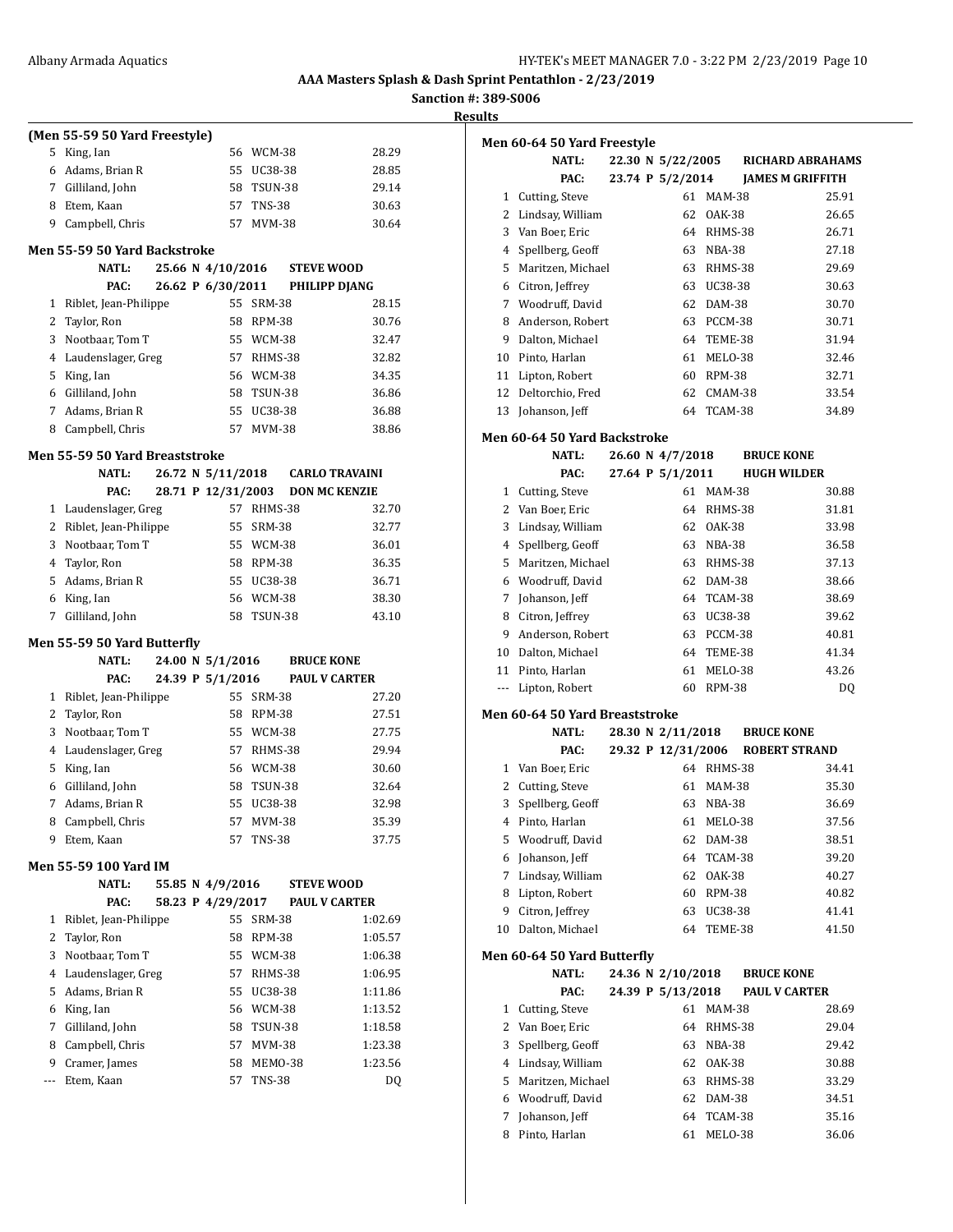**Sanction #: 389-S006**

|                | (Men 60-64 50 Yard Butterfly)                      |  |                    |                    |                      |                         |
|----------------|----------------------------------------------------|--|--------------------|--------------------|----------------------|-------------------------|
|                | 9 Citron, Jeffrey                                  |  |                    | 63 UC38-38         |                      | 37.88                   |
| 10             | Anderson, Robert                                   |  |                    | 63 PCCM-38         |                      | 38.96                   |
|                | 11 Dalton, Michael                                 |  |                    | 64 TEME-38         |                      | 39.08                   |
|                | Men 60-64 100 Yard IM                              |  |                    |                    |                      |                         |
|                | <b>NATL:</b>                                       |  | 57.23 N 5/11/2013  |                    | <b>RICK COLELLA</b>  |                         |
|                | PAC:                                               |  | 58.73 P 5/12/2018  |                    | <b>PAUL V CARTER</b> |                         |
|                | 1 Cutting, Steve                                   |  |                    | 61 MAM-38          |                      | 1:05.75                 |
|                | 2 Van Boer, Eric                                   |  |                    | 64 RHMS-38         |                      | 1:09.82                 |
| 3              | Lindsay, William                                   |  |                    | 62 OAK-38          |                      | 1:12.03                 |
| 4              | Spellberg, Geoff                                   |  |                    | 63 NBA-38          |                      | 1:12.08                 |
|                | 5 Pinto, Harlan                                    |  |                    | 61 MELO-38         |                      | 1:21.17                 |
|                | 6 Dalton, Michael                                  |  |                    | 64 TEME-38         |                      | 1:21.23                 |
|                | 7 Johanson, Jeff                                   |  |                    | 64 TCAM-38         |                      | 1:22.08                 |
| 8              | Citron, Jeffrey                                    |  | 63                 | UC38-38            |                      | 1:23.47                 |
|                |                                                    |  |                    |                    |                      |                         |
|                | <b>Men 65-69 50 Yard Freestyle</b><br><b>NATL:</b> |  |                    |                    |                      |                         |
|                |                                                    |  | 22.10 N 5/23/2010  |                    |                      | <b>RICHARD ABRAHAMS</b> |
|                | PAC:                                               |  | 24.01 P 12/31/2009 |                    | <b>JAMES E ELDER</b> |                         |
|                | 1 Holt, Tate                                       |  |                    | 67 TAM-38          |                      | 24.95                   |
|                | 2 Stanley, Mark                                    |  |                    | 68 SRM-38          |                      | 26.60                   |
| 3              | Haufler, Steven E                                  |  |                    | 66 OCCM-38         |                      | 27.06                   |
| $\overline{4}$ | Foote, John                                        |  |                    | 68 TAM-38          |                      | 27.07                   |
| 5              | Bernard, Alan                                      |  |                    | 69 TAM-38          |                      | 27.48                   |
|                | 6 Williams, Michael                                |  |                    | 69 WCM-38          |                      | 28.29                   |
| 7              | Ryerson, Douglas                                   |  |                    | 65 TVM-38          |                      | 29.24                   |
|                | 8 Pence, Brad                                      |  |                    | 67 CSTS-38         |                      | 29.30                   |
| 9              | Small, Stephen                                     |  |                    | 66 MEMO-38         |                      | 30.19                   |
| 10             | Kennedy, James B                                   |  |                    | 67 CMAM-38         |                      | 33.71                   |
| 11             | Hantzsche, Norman                                  |  |                    | 69 RPM-38          |                      | 33.72                   |
| 12             | Terusaki, Steven                                   |  | 65                 | ALB-38             |                      | 37.72                   |
|                | Men 65-69 50 Yard Backstroke                       |  |                    |                    |                      |                         |
|                | NATL:                                              |  | 27.74 N 5/23/2010  |                    |                      | <b>RICHARD ABRAHAMS</b> |
|                | PAC:                                               |  | 27.84 P 12/31/2009 |                    |                      | <b>RICHARD BURNS</b>    |
|                | 1 Haufler, Steven E                                |  |                    | 66 OCCM-38         |                      | 33.59                   |
|                | 2 Ryerson, Douglas                                 |  |                    | 65 TVM-38          |                      | 33.72                   |
| 3              | Williams, Michael                                  |  |                    | 69 WCM-38          |                      | 34.00                   |
| 4              | Foote, John                                        |  | 68                 | <b>TAM-38</b>      |                      | 34.23                   |
| 5              | Bernard, Alan                                      |  | 69                 | TAM-38             |                      | 35.20                   |
| 6              | Stanley, Mark                                      |  | 68                 | <b>SRM-38</b>      |                      | 36.50                   |
|                | 7 Pence, Brad                                      |  | 67                 | CSTS-38            |                      | 37.63                   |
| 8              | Small, Stephen                                     |  | 66                 | MEMO-38            |                      | 37.72                   |
| 9              | Kennedy, James B                                   |  | 67                 | CMAM-38            |                      | 40.56                   |
| 10             | Terusaki, Steven                                   |  | 65                 | ALB-38             |                      | 49.94                   |
|                | Men 65-69 50 Yard Breaststroke                     |  |                    |                    |                      |                         |
|                | <b>NATL:</b>                                       |  | 28.88 N 5/11/2018  |                    | <b>RICK COLELLA</b>  |                         |
|                | PAC:                                               |  | 31.32 P 12/31/2009 |                    |                      | <b>DAVID R GILDEA</b>   |
| 1              | Haufler, Steven E                                  |  | 66                 | OCCM-38            |                      | 35.08                   |
| 2              | Ryerson, Douglas                                   |  | 65                 | TVM-38             |                      | 35.25                   |
| 3              | Williams, Michael                                  |  | 69                 | WCM-38             |                      | 37.53                   |
| $\overline{4}$ | Bernard, Alan                                      |  |                    | 69 TAM-38          |                      | 37.58                   |
|                | Foote, John                                        |  | 68                 | TAM-38             |                      | 37.79                   |
|                |                                                    |  |                    |                    |                      | 38.24                   |
| 5              |                                                    |  |                    |                    |                      |                         |
| 6              | Stanley, Mark                                      |  | 68                 | SRM-38             |                      |                         |
| 7<br>8         | Small, Stephen<br>Kennedy, James B                 |  | 66<br>67           | MEMO-38<br>CMAM-38 |                      | 39.05<br>39.87          |

| 9              | Hantzsche, Norman              |  |                      | 69 RPM-38     |                                 | 40.87                    |
|----------------|--------------------------------|--|----------------------|---------------|---------------------------------|--------------------------|
|                | 10 Pence, Brad                 |  |                      | 67 CSTS-38    |                                 | 42.97                    |
|                |                                |  |                      |               |                                 |                          |
|                | Men 65-69 50 Yard Butterfly    |  |                      |               |                                 |                          |
|                | <b>NATL:</b>                   |  | 24.94 N 5/22/2010    |               |                                 | <b>RICHARD ABRAHAMS</b>  |
|                | PAC:                           |  | 26.65 P 12/31/2009   |               | <b>JAMES E ELDER</b>            |                          |
| $\mathbf{1}$   | Haufler, Steven E              |  |                      | 66 OCCM-38    |                                 | 29.28                    |
| $\overline{2}$ | Foote, John                    |  | 68                   | <b>TAM-38</b> |                                 | 29.34                    |
|                | 3 Holt, Tate                   |  |                      | 67 TAM-38     |                                 | 29.55                    |
|                | 4 Bernard, Alan                |  |                      | 69 TAM-38     |                                 | 30.26                    |
|                | 5 Pence, Brad                  |  |                      | 67 CSTS-38    |                                 | 30.36                    |
|                | 6 Williams, Michael            |  |                      | 69 WCM-38     |                                 | 30.50                    |
|                | 7 Stanley, Mark                |  |                      | 68 SRM-38     |                                 | 31.22                    |
|                | 8 Small, Stephen               |  |                      | 66 MEM0-38    |                                 | 35.00                    |
|                | 9 Kennedy, James B             |  |                      | 67 CMAM-38    |                                 | 36.59                    |
| 10             | Terusaki, Steven               |  | 65                   | $ALB-38$      |                                 | 47.09                    |
|                | Men 65-69 100 Yard IM          |  |                      |               |                                 |                          |
|                | <b>NATL:</b>                   |  | 57.45 N 4/29/2017    |               | <b>RICK COLELLA</b>             |                          |
|                | PAC:                           |  | 1:02.26 P 12/31/2009 |               | <b>RICHARD BURNS</b>            |                          |
|                | 1 Haufler, Steven E            |  |                      | 66 OCCM-38    |                                 | 1:08.53                  |
|                | 2 Williams, Michael            |  |                      | 69 WCM-38     |                                 | 1:10.29                  |
|                | 3 Foote, John                  |  |                      | 68 TAM-38     |                                 | 1:12.85                  |
|                | 4 Holt, Tate                   |  |                      | 67 TAM-38     |                                 | 1:13.47                  |
|                | 5 Bernard, Alan                |  |                      | 69 TAM-38     |                                 | 1:13.93                  |
|                |                                |  |                      |               |                                 |                          |
|                | 6 Stanley, Mark                |  |                      | 68 SRM-38     |                                 | 1:15.43                  |
|                | 7 Small, Stephen               |  |                      | 66 MEMO-38    |                                 | 1:17.20                  |
|                | 8 Pence, Brad                  |  |                      | 67 CSTS-38    |                                 | 1:18.28                  |
| 9              | Kennedy, James B               |  | 67                   | CMAM-38       |                                 | 1:24.96                  |
| 10             | Terusaki, Steven               |  | 65                   | $ALB-38$      |                                 | 1:41.58                  |
|                | Men 70-74 50 Yard Freestyle    |  |                      |               |                                 |                          |
|                | <b>NATL:</b>                   |  | 24.13 N 5/4/2008     |               | <b>JEFF FARRELL</b>             |                          |
|                | PAC:                           |  | 24.81 P 5/2/2014     |               | <b>JAMES E ELDER</b>            |                          |
| 1              | Dennis, D Craig                |  |                      | 72 WCM-38     |                                 | 28.60                    |
|                | 2 Rosenberg, Jon               |  |                      | 70 LNRS-38    |                                 | 32.35                    |
|                | 3 Wallach, Andrew              |  |                      | 70 ECAM-38    |                                 | 37.30                    |
|                | 4 Tucker, William              |  |                      | 70 NBA-38     |                                 | 44.27                    |
| 5              | Meagher, Michael               |  |                      | 71 RPM-38     |                                 | 48.59                    |
| 6              | Wingerath, Michael             |  |                      | 73 CMAM-38    |                                 | 49.72                    |
|                | Men 70-74 50 Yard Backstroke   |  |                      |               |                                 |                          |
|                | <b>NATL:</b>                   |  |                      |               | 29.72 N 4/26/2015 RICHARD BURNS |                          |
|                | PAC:                           |  |                      |               | 29.72 P 4/26/2015 RICHARD BURNS |                          |
|                | 1 Dennis, D Craig              |  |                      | 72 WCM-38     |                                 | 34.24                    |
|                | 2 Meagher, Michael             |  |                      | 71 RPM-38     |                                 | 1:02.63                  |
|                | --- Rosenberg, Jon             |  |                      | 70 LNRS-38    |                                 | DQ                       |
|                |                                |  |                      |               |                                 |                          |
|                | Men 70-74 50 Yard Breaststroke |  |                      |               |                                 |                          |
|                | <b>NATL:</b>                   |  | 31.70 N 4/30/2016    |               | <b>ROBERT STRAND</b>            |                          |
|                | PAC:                           |  | 32.86 P 9/29/2013    |               | <b>DAVID R GILDEA</b>           |                          |
|                | 1 Dennis, D Craig              |  |                      | 72 WCM-38     |                                 | 39.79                    |
|                | 2 Rosenberg, Jon               |  |                      | 70 LNRS-38    |                                 | 42.21                    |
|                | 3 Wallach, Andrew              |  |                      | 70 ECAM-38    |                                 | 44.50                    |
|                | 4 Wingerath, Michael           |  |                      | 73 CMAM-38    |                                 | 58.90                    |
|                | Men 70-74 50 Yard Butterfly    |  |                      |               |                                 |                          |
|                | NATL:                          |  | 26.92 N 4/26/2015    |               |                                 | <b>RICHARD ABRAHAMS</b>  |
|                | PAC:                           |  | 27.69 P 5/13/2018    |               |                                 | <b>ANDREW M MCPHERSO</b> |
| 1              | Dennis, D Craig                |  |                      | 72 WCM-38     |                                 | 34.63                    |
|                |                                |  |                      |               |                                 |                          |
|                |                                |  |                      |               |                                 |                          |